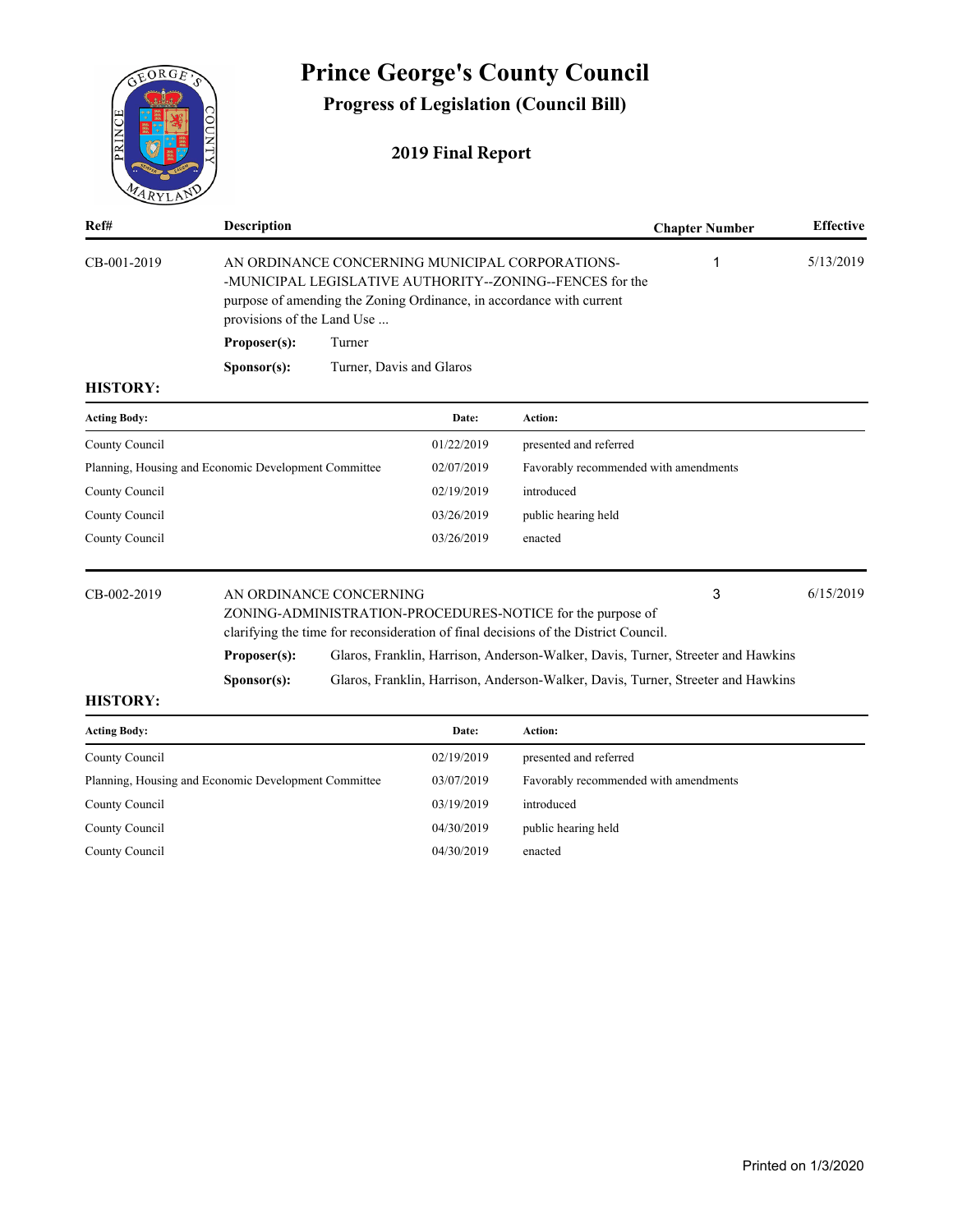|                 |                                                                                                                                                                                                               |                                                                |                       | Page 2 of 26     |
|-----------------|---------------------------------------------------------------------------------------------------------------------------------------------------------------------------------------------------------------|----------------------------------------------------------------|-----------------------|------------------|
| Ref#            | <b>Description</b>                                                                                                                                                                                            |                                                                | <b>Chapter Number</b> | <b>Effective</b> |
| $CB-003-2019$   | AN ACT CONCERNING THE CLASSIFICATION PLAN FOR PRINCE<br>GEORGE'S COUNTY for the purpose of amending class titles and grades,<br>restructuring two class series, adding classes of work and abolishing certain |                                                                | 2                     | 6/3/2019         |
|                 | Proposer(s):                                                                                                                                                                                                  | County Executive                                               |                       |                  |
|                 | S <b>p</b> onsor(s):                                                                                                                                                                                          | Davis, Franklin, Turner, Streeter, Glaros, Taveras and Hawkins |                       |                  |
| <b>HISTORY:</b> |                                                                                                                                                                                                               |                                                                |                       |                  |

| <b>Acting Body:</b>                               | Date:      | <b>Action:</b>         |
|---------------------------------------------------|------------|------------------------|
| County Council                                    | 03/12/2019 | presented and referred |
| Government Operations and Fiscal Policy Committee | 03/14/2019 | Favorably recommended  |
| County Council                                    | 03/19/2019 | introduced             |
| County Council                                    | 04/09/2019 | public hearing held    |
| County Council                                    | 04/09/2019 | enacted                |
| County Executive                                  | 04/19/2019 | signed                 |
|                                                   |            |                        |

# CB-004-2019 AN ORDINANCE CONCERNING FARMER'S MARKETS OPERATIONS 4 5/7/2019 for the purpose of clarifying the method of operations at Farmer's Markets.

**Proposer(s):** Glaros

**Sponsor(s):** Glaros, Anderson-Walker, Davis, Dernoga, Franklin, Harrison, Hawkins, Ivey, Streeter and Turner

4

# **HISTORY:**

| <b>Acting Body:</b>                                  |                      |        | Date:      | Action:                                                                                                                                                                                                    |
|------------------------------------------------------|----------------------|--------|------------|------------------------------------------------------------------------------------------------------------------------------------------------------------------------------------------------------------|
| County Council                                       |                      |        | 03/12/2019 | presented and referred                                                                                                                                                                                     |
| Planning, Housing and Economic Development Committee |                      |        | 03/21/2019 | Favorably recommended with amendments                                                                                                                                                                      |
| County Council                                       |                      |        | 04/02/2019 | amended                                                                                                                                                                                                    |
| County Council                                       |                      |        | 04/02/2019 | introduced                                                                                                                                                                                                 |
| County Council                                       |                      |        | 05/07/2019 | public hearing held                                                                                                                                                                                        |
| County Council                                       |                      |        | 05/07/2019 | amended $(1)$                                                                                                                                                                                              |
| County Council                                       |                      |        | 05/07/2019 | amended $(2)$                                                                                                                                                                                              |
| County Council                                       |                      |        | 05/07/2019 | rules suspended                                                                                                                                                                                            |
| County Council                                       |                      |        | 05/07/2019 | enacted                                                                                                                                                                                                    |
|                                                      |                      |        |            |                                                                                                                                                                                                            |
| CB-005-2019                                          | app<br>Proposer(s):  | Glaros |            | (SUBDIVISION BILL) - AN ACT CONCERNING PRIVATE ROADS AND<br>EASEMENTS for the purpose of permitting the Prince George's Planning<br>Board of the Maryland-National Capital Park and Planning Commission to |
|                                                      | S <b>p</b> onsor(s): | Glaros |            |                                                                                                                                                                                                            |
| <b>HISTORY:</b>                                      |                      |        |            |                                                                                                                                                                                                            |
| <b>Acting Body:</b>                                  |                      |        | Date:      | Action:                                                                                                                                                                                                    |
| County Council                                       |                      |        | 03/19/2019 | presented and referred                                                                                                                                                                                     |

Planning, Housing and Economic Development Committee 04/04/2019 Held in Committee

Printed on 1/3/2020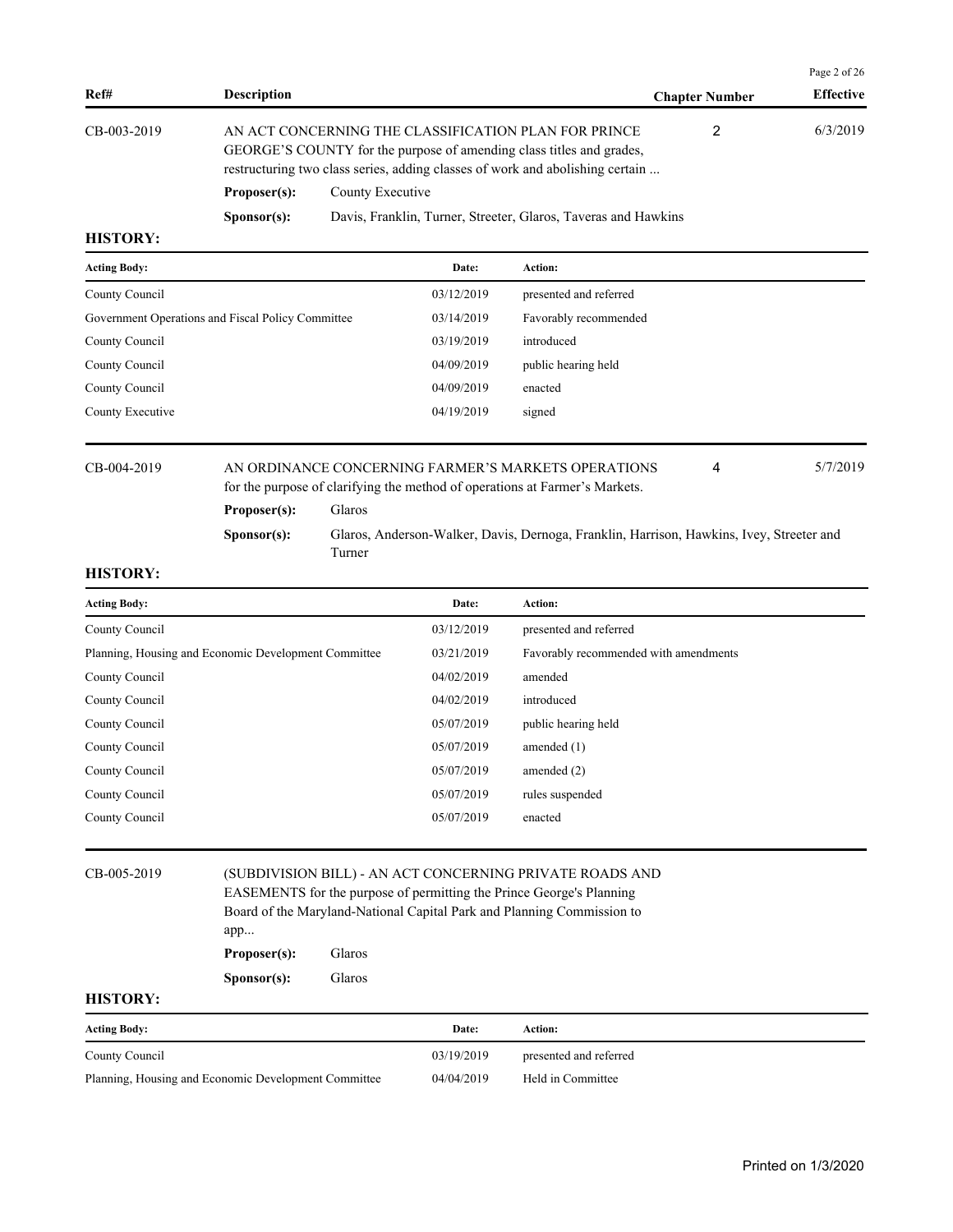|                 |                      |                                                                                                                                                                                                            |                       | Page 3 of 26     |
|-----------------|----------------------|------------------------------------------------------------------------------------------------------------------------------------------------------------------------------------------------------------|-----------------------|------------------|
| Ref#            | <b>Description</b>   |                                                                                                                                                                                                            | <b>Chapter Number</b> | <b>Effective</b> |
| CB-006-2019     |                      | AN ACT CONCERNING CODE OF ETHICS for the purpose of amending<br>the Code of Ethics in order to conform to State law, changing certain restrictions<br>and requirements for County employees and officials. | 37                    | 2/3/2020         |
|                 | Proposer(s):         | County Executive                                                                                                                                                                                           |                       |                  |
|                 | S <b>p</b> onsor(s): | Turner, Harrison, Davis, Streeter, Glaros, Dernoga, Taveras and Franklin                                                                                                                                   |                       |                  |
| <b>HISTORY:</b> |                      |                                                                                                                                                                                                            |                       |                  |

| <b>Acting Body:</b>                               | Date:      | <b>Action:</b>            |
|---------------------------------------------------|------------|---------------------------|
| County Council                                    | 03/26/2019 | presented and referred    |
| County Council                                    | 09/10/2019 | discharged from Committee |
| Government Operations and Fiscal Policy Committee | 09/26/2019 | Favorably recommended     |
| County Council                                    | 10/22/2019 | introduced                |
| County Council                                    | 11/19/2019 | public hearing held       |
| County Council                                    | 11/19/2019 | enacted                   |
| County Executive                                  | 12/18/2019 | signed                    |
|                                                   |            |                           |

CB-007-2019 AN ORDINANCE CONCERNING C-G ZONE for the purpose of permitting 8/5/2019 townhouses in the C-G (General Commercial) Zone under certain circumstances. 7

**Proposer(s):** Ivey

**Sponsor(s):** Ivey, Harrison, Davis and Streeter

| <b>Acting Body:</b>                                  | Date:      | Action:                               |
|------------------------------------------------------|------------|---------------------------------------|
| County Council                                       | 04/02/2019 | presented and referred                |
| Planning, Housing and Economic Development Committee | 05/02/2019 | Favorably recommended with amendments |
| County Council                                       | 05/14/2019 | introduced                            |
| County Council                                       | 06/18/2019 | public hearing held                   |
| County Council                                       | 06/18/2019 | enacted                               |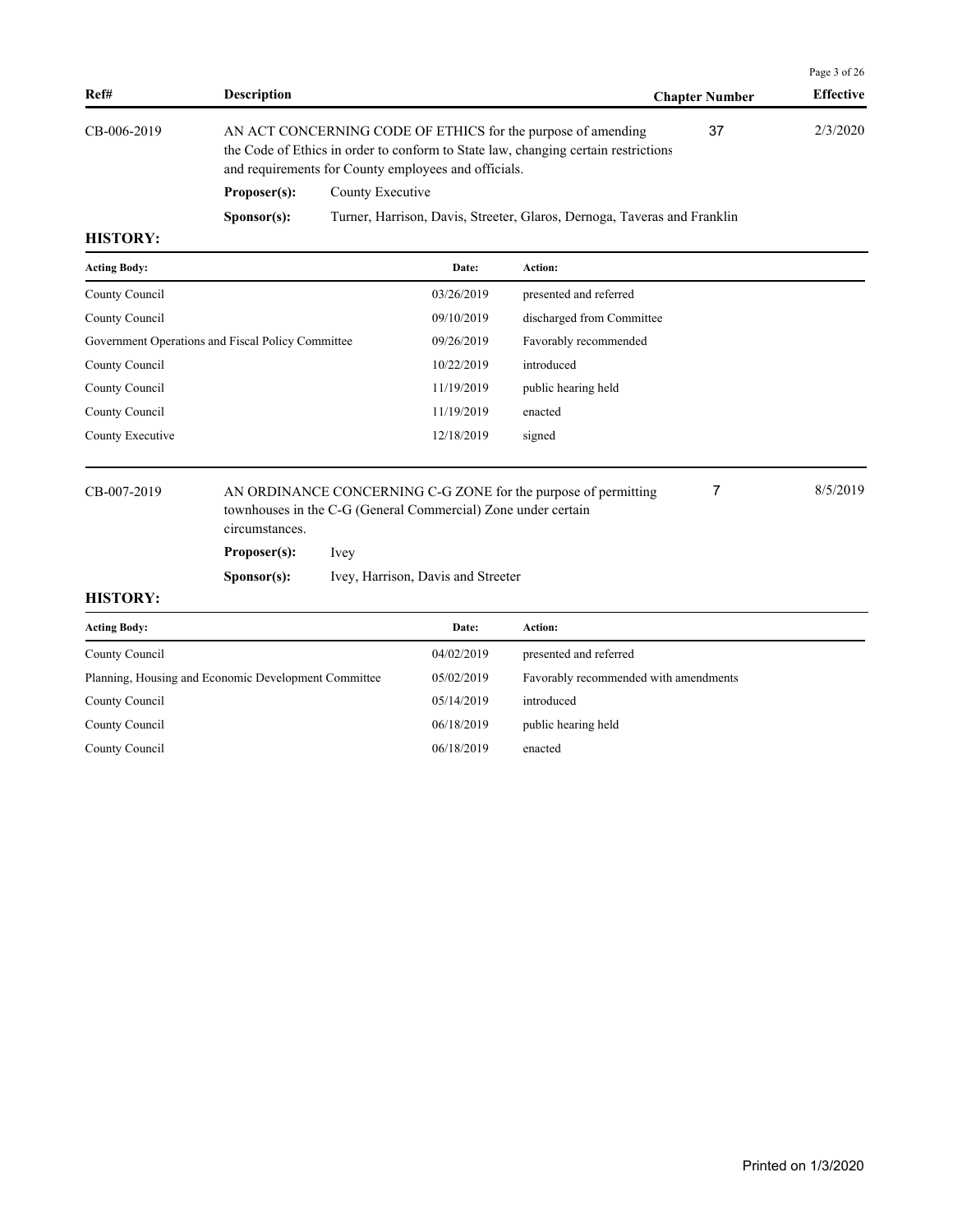|             |                      |                                                                                                                                                                                                         | Page 4 of 26          |                  |  |
|-------------|----------------------|---------------------------------------------------------------------------------------------------------------------------------------------------------------------------------------------------------|-----------------------|------------------|--|
| Ref#        | <b>Description</b>   |                                                                                                                                                                                                         | <b>Chapter Number</b> | <b>Effective</b> |  |
| CB-008-2019 | the $na$             | AN ACT CONCERNING REGULAR COUNTY HOLIDAYS - NATIVE<br>AMERICAN DAY for the purpose of recognizing the history, culture, and<br>accomplishments of Native Americans in Prince George's County and across | 19                    | 11/8/2019        |  |
|             | Proposer(s):         | Franklin, Anderson-Walker, Dernoga, Hawkins, Streeter and Taveras                                                                                                                                       |                       |                  |  |
|             | S <b>p</b> onsor(s): | Franklin, Anderson-Walker, Dernoga, Hawkins, Streeter, Taveras, Harrison, Davis, Turner and                                                                                                             |                       |                  |  |

| Date:      | Action:                               |
|------------|---------------------------------------|
| 04/02/2019 | presented and referred                |
| 06/27/2019 | amended $(1)$                         |
| 06/27/2019 | Favorably recommended with amendments |
| 07/09/2019 | introduced                            |
| 09/10/2019 | public hearing held                   |
| 09/10/2019 | enacted                               |
| 09/23/2019 | signed                                |
|            |                                       |

CB-009-2019 AN ORDINANCE CONCERNING R-80 ZONE for the purpose of amending 8/5/2019 the Zoning Ordinance to permit 'Apartment housing for elderly and handicapped families uses' within the R-80 (One-Family Detached Resident...

8

**Proposer(s):** Ivey

**Sponsor(s):** Ivey, Harrison, Davis, Streeter and Hawkins

| <b>Acting Body:</b>                                  | Date:      | Action:                               |
|------------------------------------------------------|------------|---------------------------------------|
| County Council                                       | 04/09/2019 | presented and referred                |
| Planning, Housing and Economic Development Committee | 05/02/2019 | Held in Committee                     |
| Planning, Housing and Economic Development Committee | 05/07/2019 | Favorably recommended with amendments |
| County Council                                       | 05/14/2019 | introduced                            |
| County Council                                       | 06/18/2019 | public hearing held                   |
| County Council                                       | 06/18/2019 | enacted                               |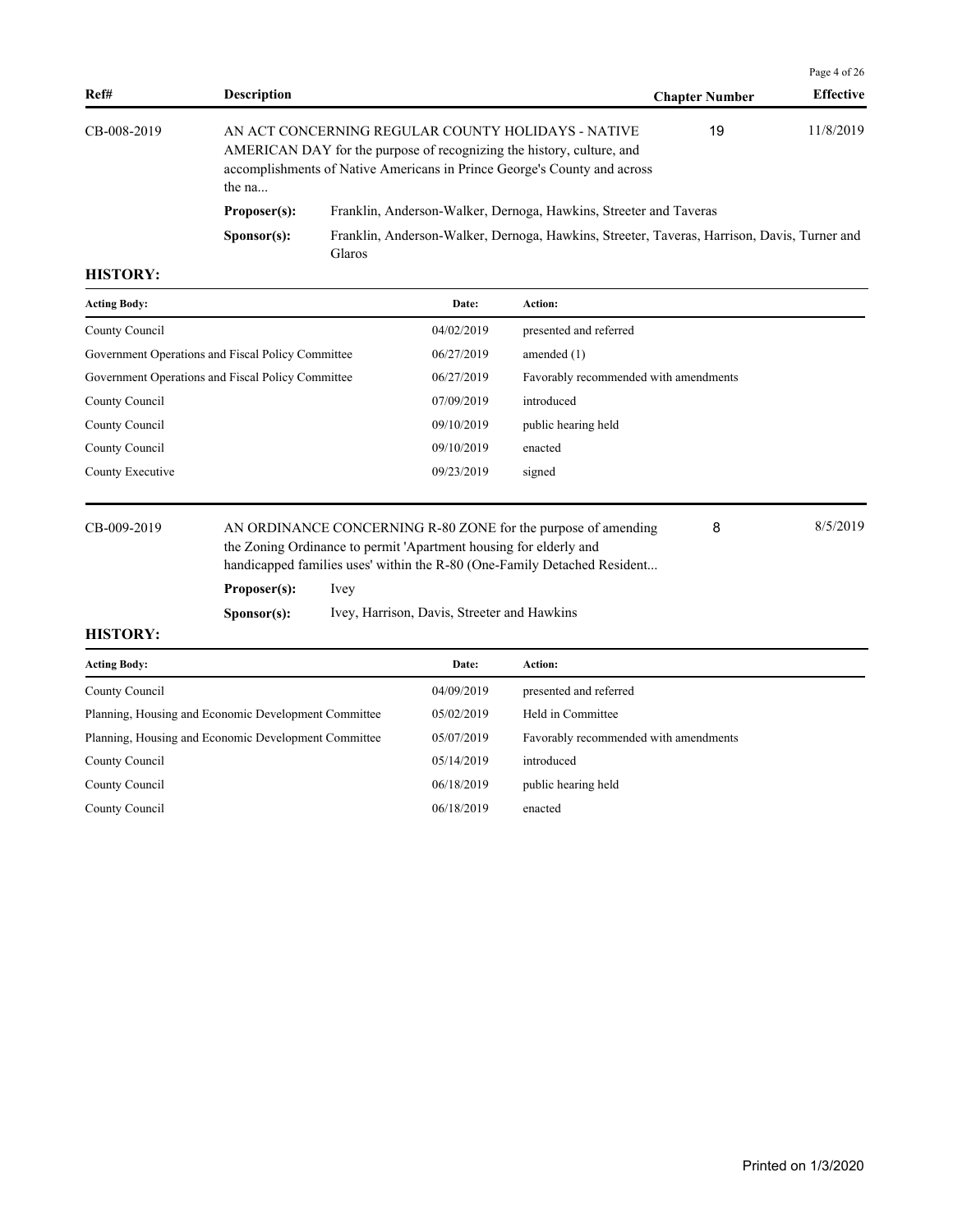| Ref#                                                 | <b>Description</b>                                                                                                                                                                                                                                           |       |            |                                                       | <b>Chapter Number</b> | Page 5 of 26<br><b>Effective</b> |
|------------------------------------------------------|--------------------------------------------------------------------------------------------------------------------------------------------------------------------------------------------------------------------------------------------------------------|-------|------------|-------------------------------------------------------|-----------------------|----------------------------------|
| CB-010-2019                                          | AN ORDINANCE CONCERNING M-X-T ZONE for the purpose of<br>permitting limited industrial uses in the M-X-T Zones of Prince George's<br>County, under certain specified circumstances.                                                                          |       |            |                                                       |                       | 8/5/2019                         |
|                                                      | Proposer(s):                                                                                                                                                                                                                                                 | Davis |            |                                                       |                       |                                  |
|                                                      | Sponsor(s):                                                                                                                                                                                                                                                  |       |            | Davis, Turner, Hawkins, Streeter, Harrison and Glaros |                       |                                  |
| <b>HISTORY:</b>                                      |                                                                                                                                                                                                                                                              |       |            |                                                       |                       |                                  |
| <b>Acting Body:</b>                                  |                                                                                                                                                                                                                                                              |       | Date:      | Action:                                               |                       |                                  |
| County Council                                       |                                                                                                                                                                                                                                                              |       | 04/16/2019 | presented and referred                                |                       |                                  |
| Planning, Housing and Economic Development Committee |                                                                                                                                                                                                                                                              |       | 05/07/2019 | Favorably recommended with amendments                 |                       |                                  |
| County Council                                       |                                                                                                                                                                                                                                                              |       | 05/14/2019 | introduced                                            |                       |                                  |
| County Council                                       |                                                                                                                                                                                                                                                              |       | 06/18/2019 | public hearing held                                   |                       |                                  |
| County Council                                       |                                                                                                                                                                                                                                                              |       | 06/18/2019 | enacted                                               |                       |                                  |
| CB-011-2019                                          | AN ORDINANCE CONCERNING THE COUNTYWIDE SECTIONAL<br>MAP AMENDMENT for the purpose of amending Section 27-1902 of the<br>local zoning laws to clarify the intent of the District Council, via its enactment<br>of<br>Proposer(s):<br>Turner, Glaros and Davis |       |            | 16                                                    | 10/28/2019            |                                  |
|                                                      | Sponsor(s):                                                                                                                                                                                                                                                  |       |            | Turner, Glaros, Davis, Taveras, Hawkins and Harrison  |                       |                                  |
| <b>HISTORY:</b>                                      |                                                                                                                                                                                                                                                              |       |            |                                                       |                       |                                  |
| <b>Acting Body:</b>                                  |                                                                                                                                                                                                                                                              |       | Date:      | Action:                                               |                       |                                  |
| County Council                                       |                                                                                                                                                                                                                                                              |       | 04/16/2019 | presented and referred                                |                       |                                  |
| County Council                                       |                                                                                                                                                                                                                                                              |       | 04/16/2019 | reconsidered                                          |                       |                                  |
| County Council                                       |                                                                                                                                                                                                                                                              |       | 06/18/2019 | presented and referred                                |                       |                                  |
| Sitting as the Committee of the Whole                |                                                                                                                                                                                                                                                              |       | 07/02/2019 | Held in Committee                                     |                       |                                  |
| Sitting as the Committee of the Whole                |                                                                                                                                                                                                                                                              |       | 07/16/2019 | amended $(1)$                                         |                       |                                  |
| Sitting as the Committee of the Whole                |                                                                                                                                                                                                                                                              |       | 07/16/2019 | called for the previous question                      |                       |                                  |
| Sitting as the Committee of the Whole                |                                                                                                                                                                                                                                                              |       | 07/16/2019 | Favorably recommended with amendments                 |                       |                                  |
| County Council                                       |                                                                                                                                                                                                                                                              |       | 07/23/2019 | introduced                                            |                       |                                  |
| County Council                                       |                                                                                                                                                                                                                                                              |       | 09/10/2019 | public hearing held                                   |                       |                                  |
| County Council                                       |                                                                                                                                                                                                                                                              |       | 09/10/2019 | enacted                                               |                       |                                  |

CB-012-2019 AN ACT CONCERNING FIRE SAFETY CODE for the purpose of amending the Prince George's County Fire Safety Code to increase emergency transportation fees to coincide with Ambulance Inflation Factor set by ...

Proposer(s): County Executive

| <b>Acting Body:</b> | Date:      | Action:                |
|---------------------|------------|------------------------|
| County Council      | 04/23/2019 | presented and referred |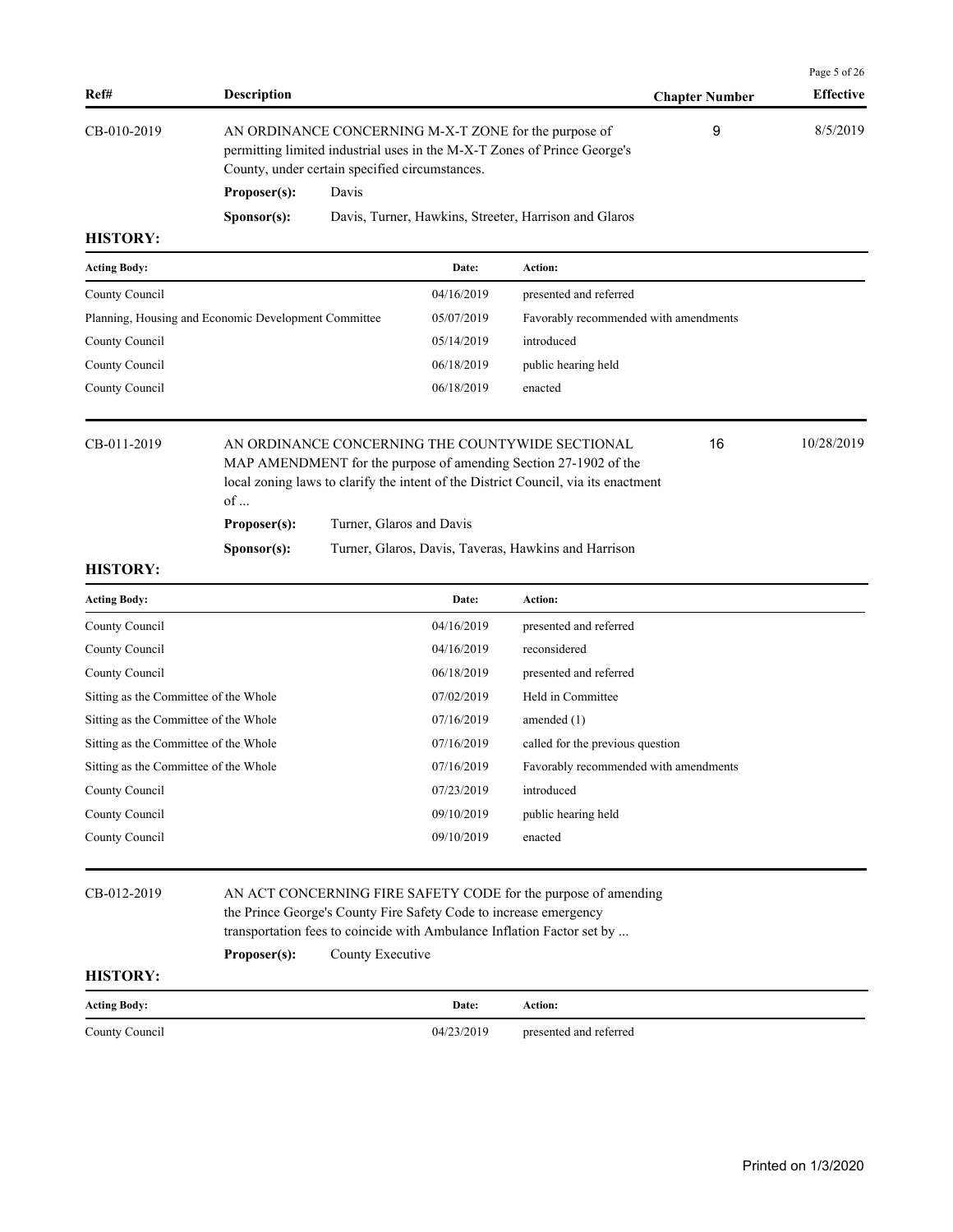|                     |                                                      |         |                                                        |                                                                                                                                                                                                              |                       | Page 6 of 26     |
|---------------------|------------------------------------------------------|---------|--------------------------------------------------------|--------------------------------------------------------------------------------------------------------------------------------------------------------------------------------------------------------------|-----------------------|------------------|
| Ref#                | <b>Description</b>                                   |         |                                                        |                                                                                                                                                                                                              | <b>Chapter Number</b> | <b>Effective</b> |
| CB-013-2019         |                                                      |         | (Commercial Office) Zone, under certain circumstances. | AN ORDINANCE CONCERNING C-O ZONE for the purpose of permitting<br>Eating or Drinking Establishments, with drive-through service, in the C-O                                                                  | 12                    | 9/9/2019         |
|                     | Proposer(s):                                         | Turner  |                                                        |                                                                                                                                                                                                              |                       |                  |
|                     | S <b>p</b> onsor(s):                                 |         | Turner, Harrison, Davis and Hawkins                    |                                                                                                                                                                                                              |                       |                  |
| <b>HISTORY:</b>     |                                                      |         |                                                        |                                                                                                                                                                                                              |                       |                  |
| <b>Acting Body:</b> |                                                      |         | Date:                                                  | <b>Action:</b>                                                                                                                                                                                               |                       |                  |
| County Council      |                                                      |         | 04/23/2019                                             | presented and referred                                                                                                                                                                                       |                       |                  |
|                     | Planning, Housing and Economic Development Committee |         | 06/06/2019                                             | Favorably recommended                                                                                                                                                                                        |                       |                  |
| County Council      |                                                      |         | 06/18/2019                                             | introduced                                                                                                                                                                                                   |                       |                  |
| County Council      |                                                      |         | 07/23/2019                                             | public hearing held                                                                                                                                                                                          |                       |                  |
| County Council      |                                                      |         | 07/23/2019                                             | enacted                                                                                                                                                                                                      |                       |                  |
| CB-014-2019         |                                                      |         |                                                        | AN ORDINANCE CONCERNING ZONING - DEFINITIONS - URBAN<br>FARM for the purpose of amending the definition of "Urban farm" uses in the<br>Zoning Ordinance to generally align with the corresponding definition | 17                    | 11/4/2019        |
|                     | Proposer(s):                                         | Taveras |                                                        |                                                                                                                                                                                                              |                       |                  |
|                     | S <b>p</b> onsor(s):                                 |         |                                                        | Taveras, Franklin, Ivey, Harrison, Davis, Glaros, Dernoga and Hawkins                                                                                                                                        |                       |                  |
| <b>HISTORY:</b>     |                                                      |         |                                                        |                                                                                                                                                                                                              |                       |                  |
| <b>Acting Body:</b> |                                                      |         | Date:                                                  | Action:                                                                                                                                                                                                      |                       |                  |
| County Council      |                                                      |         | 04/23/2019                                             | presented and referred                                                                                                                                                                                       |                       |                  |
|                     | Planning, Housing and Economic Development Committee |         | 06/06/2019                                             | Held in Committee                                                                                                                                                                                            |                       |                  |
|                     | Planning, Housing and Economic Development Committee |         | 07/10/2019                                             | Held in Committee                                                                                                                                                                                            |                       |                  |
|                     | Planning, Housing and Economic Development Committee |         | 07/18/2019                                             | Favorably recommended with amendments                                                                                                                                                                        |                       |                  |
| County Council      |                                                      |         | 07/23/2019                                             | introduced                                                                                                                                                                                                   |                       |                  |
| County Council      |                                                      |         | 09/10/2019                                             | public hearing held                                                                                                                                                                                          |                       |                  |
| County Council      |                                                      |         | 09/10/2019                                             | no action                                                                                                                                                                                                    |                       |                  |
| County Council      |                                                      |         | 09/17/2019                                             | amended $(1)$                                                                                                                                                                                                |                       |                  |
| County Council      |                                                      |         | 09/17/2019                                             | amended $(2)$                                                                                                                                                                                                |                       |                  |
| County Council      |                                                      |         | 09/17/2019                                             | amended $(3)$                                                                                                                                                                                                |                       |                  |
| County Council      |                                                      |         | 09/17/2019                                             | enacted                                                                                                                                                                                                      |                       |                  |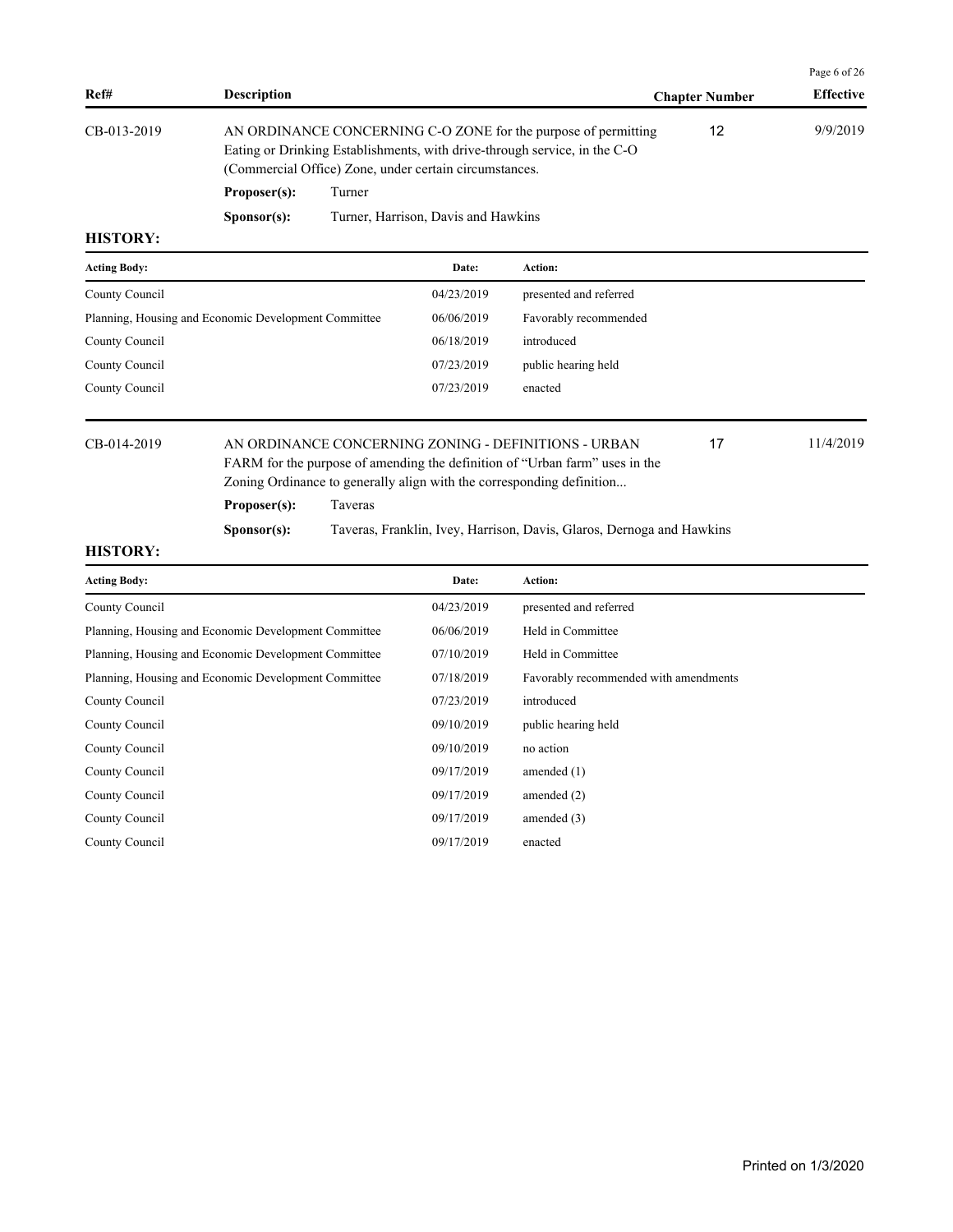|             |                      |                                                                                                                                                                                                        |                       | Page 7 of 26     |
|-------------|----------------------|--------------------------------------------------------------------------------------------------------------------------------------------------------------------------------------------------------|-----------------------|------------------|
| Ref#        | <b>Description</b>   |                                                                                                                                                                                                        | <b>Chapter Number</b> | <b>Effective</b> |
| CB-015-2019 | provisi              | AN ACT CONCERNING LABOR AND SEX TRAFFICKING AND<br>VICTIM PROTECTION for the purpose of including labor and sex trafficking<br>references to accompany human trafficking references throughout various | 20                    | 11/8/2019        |
|             | Proposer(s):         | Taveras and Glaros                                                                                                                                                                                     |                       |                  |
|             | S <b>p</b> onsor(s): | Taveras, Glaros, Franklin, Ivey, Anderson-Walker, Davis, Turner, Streeter, Dernoga, Harrison<br>and Hawkins                                                                                            |                       |                  |

| <b>Acting Body:</b>                                | Date:      | Action:                               |
|----------------------------------------------------|------------|---------------------------------------|
| County Council                                     | 06/11/2019 | presented and referred                |
| Health, Human Services and Public Safety Committee | 07/18/2019 | Favorably recommended with amendments |
| County Council                                     | 07/23/2019 | introduced                            |
| County Council                                     | 09/10/2019 | public hearing held                   |
| County Council                                     | 09/10/2019 | enacted                               |
| County Executive                                   | 09/23/2019 | signed                                |
|                                                    |            |                                       |

### CB-016-2019 AN ACT CONCERNING LOCAL PROHIBITION OF HUMAN SEX AND 21 11/8/2019 HUMAN LABOR TRAFFICKING for the purpose of prohibiting human sex and labor trafficking in Prince George's County. 21

# **Proposer(s):** Taveras and Glaros

**Sponsor(s):** Taveras, Glaros, Franklin, Ivey, Harrison, Davis, Anderson-Walker, Turner, Streeter, Dernoga and Hawkins

| <b>Acting Body:</b>                                | Date:      | <b>Action:</b>                        |
|----------------------------------------------------|------------|---------------------------------------|
| County Council                                     | 06/11/2019 | presented and referred                |
| Health, Human Services and Public Safety Committee | 07/18/2019 | Favorably recommended with amendments |
| County Council                                     | 07/23/2019 | amended $(1)$                         |
| County Council                                     | 07/23/2019 | introduced                            |
| County Council                                     | 09/10/2019 | public hearing held                   |
| County Council                                     | 09/10/2019 | enacted                               |
| County Executive                                   | 09/23/2019 | signed                                |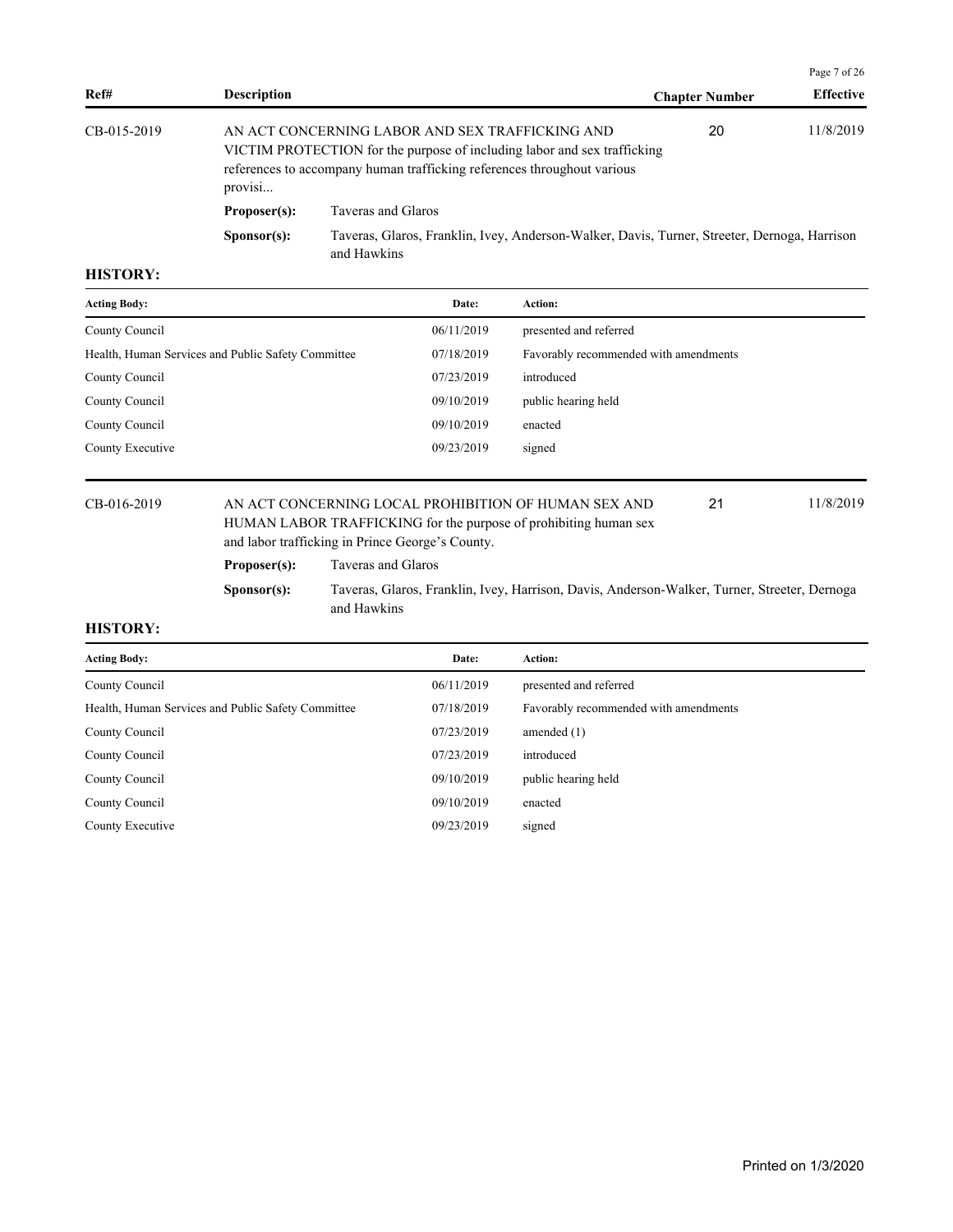|             |                    |                                                                                                                                                                                                                |                       | Page 8 of 26     |
|-------------|--------------------|----------------------------------------------------------------------------------------------------------------------------------------------------------------------------------------------------------------|-----------------------|------------------|
| Ref#        | <b>Description</b> |                                                                                                                                                                                                                | <b>Chapter Number</b> | <b>Effective</b> |
| CB-017-2019 |                    | AN ORDINANCE CONCERNING R-A ZONE for the purpose of permitting<br>Townhouse and One-family detached dwelling uses in the R-A (Residential<br>Agricultural) Zones of Prince George's County, under certain circ | 29                    | 1/6/2020         |
|             | Proposer(s):       | Davis                                                                                                                                                                                                          |                       |                  |

**Sponsor(s):** Davis and Hawkins

### **HISTORY:**

| <b>Acting Body:</b>                                                          | Date:      | Action:                               |
|------------------------------------------------------------------------------|------------|---------------------------------------|
| County Council                                                               | 04/30/2019 | presented and referred                |
| Planning, Housing and Economic Development Committee                         | 06/06/2019 | Held in Committee                     |
| Planning, Housing and Economic Development Committee                         | 06/20/2019 | Favorably recommended with amendments |
| County Council                                                               | 07/02/2019 | introduced                            |
| County Council                                                               | 09/10/2019 | public hearing held                   |
| County Council                                                               | 09/10/2019 | no action                             |
| County Council                                                               | 10/08/2019 | amended $(1)$                         |
| County Council                                                               | 11/19/2019 | public hearing held                   |
| County Council                                                               | 11/19/2019 | amended $(1)$                         |
| County Council                                                               | 11/19/2019 | enacted                               |
|                                                                              |            |                                       |
| AN ORDINANCE CONCERNING DEFINITIONS for the purpose of adding<br>CB-018-2019 |            | 6/18/2019<br>10                       |

| CB-018-2019 |
|-------------|
|-------------|

AN ORDINANCE CONCERNING DEFINITIONS for the purpose of adding  $6/18/2019$ a definition of a Merchandise Logistics Center and amending the definition of Regional Urban Community in the County Zoning Ordinance. **Proposer(s):** Davis

**Sponsor(s):** Davis, Taveras, Franklin, Harrison, Turner, Anderson-Walker, Glaros and Hawkins

| <b>Acting Body:</b>                                  | Date:      | <b>Action:</b>         |
|------------------------------------------------------|------------|------------------------|
| County Council                                       | 04/30/2019 | presented and referred |
| Planning, Housing and Economic Development Committee | 05/07/2019 | Favorably recommended  |
| County Council                                       | 05/14/2019 | introduced             |
| County Council                                       | 06/18/2019 | public hearing held    |
| County Council                                       | 06/18/2019 | rules suspended        |
| County Council                                       | 06/18/2019 | enacted                |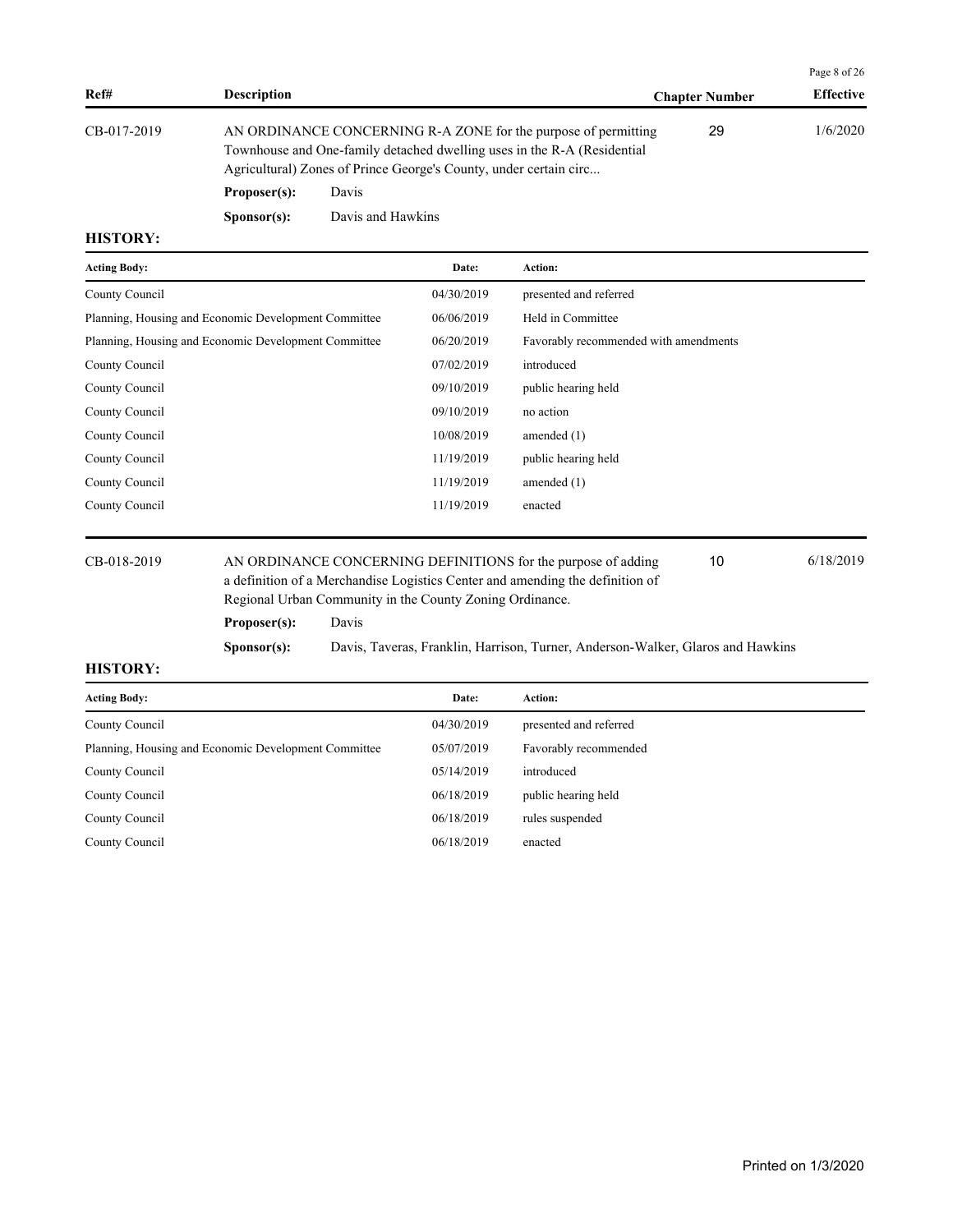|                       |                      |                                                                                                                                                                                            |                       | Page 9 of 26     |
|-----------------------|----------------------|--------------------------------------------------------------------------------------------------------------------------------------------------------------------------------------------|-----------------------|------------------|
| Ref#                  | <b>Description</b>   |                                                                                                                                                                                            | <b>Chapter Number</b> | <b>Effective</b> |
| CB-019-2019           |                      | AN ORDINANCE CONCERNING M-X-T ZONE for the purpose of<br>amending the regulations of the M-X-T (Mixed Use-Transportation Oriented)<br>Zone through site plan development review processes. | 11                    | 6/18/2019        |
| Proposer(s):<br>Davis |                      |                                                                                                                                                                                            |                       |                  |
|                       | S <b>p</b> onsor(s): | Davis, Harrison, Turner, Streeter, Glaros, Franklin, Taveras, Anderson-Walker and Hawkins                                                                                                  |                       |                  |

| <b>Acting Body:</b>                                  | Date:      | Action:                               |
|------------------------------------------------------|------------|---------------------------------------|
| County Council                                       | 04/30/2019 | presented and referred                |
| Planning, Housing and Economic Development Committee | 05/07/2019 | Favorably recommended with amendments |
| County Council                                       | 05/14/2019 | introduced                            |
| County Council                                       | 06/18/2019 | public hearing held                   |
| County Council                                       | 06/18/2019 | rules suspended                       |
| County Council                                       | 06/18/2019 | enacted                               |
|                                                      |            |                                       |

CB-020-2019 AN ORDINANCE CONCERNING C-O ZONE for the purpose of permitting laboratories in the C-O (Commercial Office) Zone without the requirement for a special exception.

**Proposer(s):** Taveras

**Sponsor(s):** Taveras

# **HISTORY:**

| <b>Acting Body:</b>                                  | Date:      | Action:                                             |
|------------------------------------------------------|------------|-----------------------------------------------------|
| County Council                                       | 05/07/2019 | presented and referred                              |
| Planning, Housing and Economic Development Committee | 06/06/2019 | Held in Committee                                   |
| Planning, Housing and Economic Development Committee | 07/18/2019 | Reported out with no recommendation with amendments |
| Planning, Housing and Economic Development Committee | 07/18/2019 | Held in Committee                                   |

CB-021-2019 AN ACT CONCERNING FOOD SERVICE MANAGER CERTIFICATION 22 11/8/2019

ISSUANCE TIME PERIOD for the purpose of revising the food service manager certification time period.

22

**Proposer(s):** Glaros

**Sponsor(s):** Glaros, Franklin, Ivey, Taveras, Streeter, Dernoga, Hawkins, Turner, Davis, Anderson-Walker and Harrison

| <b>Acting Body:</b>                                | Date:      | Action:                               |
|----------------------------------------------------|------------|---------------------------------------|
| County Council                                     | 05/14/2019 | presented and referred                |
| Health, Human Services and Public Safety Committee | 06/19/2019 | Favorably recommended with amendments |
| County Council                                     | 07/02/2019 | introduced                            |
| County Council                                     | 09/10/2019 | public hearing held                   |
| County Council                                     | 09/10/2019 | enacted                               |
| County Executive                                   | 09/23/2019 | signed                                |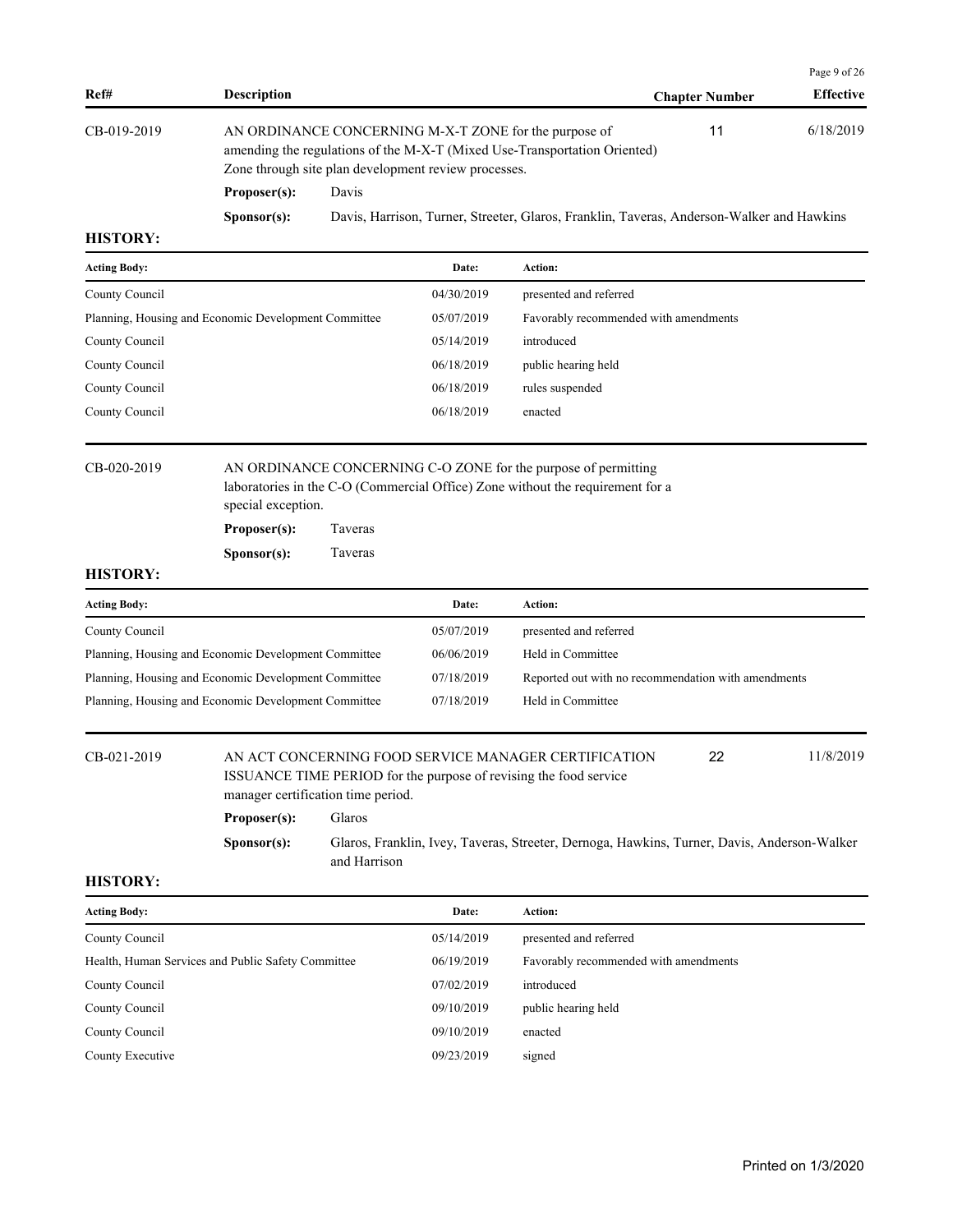| <b>Description</b>                                                                                                                                                                  |                                              | <b>Chapter Number</b>                                                                                                                                                 | Page 10 of 26<br><b>Effective</b>                                                                                                                                                                                                                                                                                                                                                            |
|-------------------------------------------------------------------------------------------------------------------------------------------------------------------------------------|----------------------------------------------|-----------------------------------------------------------------------------------------------------------------------------------------------------------------------|----------------------------------------------------------------------------------------------------------------------------------------------------------------------------------------------------------------------------------------------------------------------------------------------------------------------------------------------------------------------------------------------|
|                                                                                                                                                                                     | AN ORDINANCE CONCERNING RESIDENTIAL ZONES -- |                                                                                                                                                                       |                                                                                                                                                                                                                                                                                                                                                                                              |
| Proposer(s):                                                                                                                                                                        |                                              |                                                                                                                                                                       |                                                                                                                                                                                                                                                                                                                                                                                              |
| S <b>p</b> onsor(s):                                                                                                                                                                |                                              |                                                                                                                                                                       |                                                                                                                                                                                                                                                                                                                                                                                              |
|                                                                                                                                                                                     |                                              |                                                                                                                                                                       |                                                                                                                                                                                                                                                                                                                                                                                              |
|                                                                                                                                                                                     | Date:                                        | Action:                                                                                                                                                               |                                                                                                                                                                                                                                                                                                                                                                                              |
|                                                                                                                                                                                     | 05/14/2019                                   | presented and referred                                                                                                                                                |                                                                                                                                                                                                                                                                                                                                                                                              |
|                                                                                                                                                                                     | 06/06/2019                                   | Favorably recommended with amendments                                                                                                                                 |                                                                                                                                                                                                                                                                                                                                                                                              |
|                                                                                                                                                                                     | 06/18/2019                                   | introduced                                                                                                                                                            |                                                                                                                                                                                                                                                                                                                                                                                              |
|                                                                                                                                                                                     | 07/23/2019                                   | public hearing held                                                                                                                                                   |                                                                                                                                                                                                                                                                                                                                                                                              |
|                                                                                                                                                                                     | 07/23/2019                                   | enacted                                                                                                                                                               |                                                                                                                                                                                                                                                                                                                                                                                              |
| residential d<br>Proposer(s):<br>S <b>p</b> onsor(s):                                                                                                                               |                                              |                                                                                                                                                                       |                                                                                                                                                                                                                                                                                                                                                                                              |
|                                                                                                                                                                                     | Date:                                        | Action:                                                                                                                                                               |                                                                                                                                                                                                                                                                                                                                                                                              |
|                                                                                                                                                                                     | 05/14/2019                                   | presented and referred                                                                                                                                                |                                                                                                                                                                                                                                                                                                                                                                                              |
|                                                                                                                                                                                     | 06/06/2019                                   | Held in Committee                                                                                                                                                     |                                                                                                                                                                                                                                                                                                                                                                                              |
|                                                                                                                                                                                     |                                              |                                                                                                                                                                       |                                                                                                                                                                                                                                                                                                                                                                                              |
| AN ORDINANCE CONCERNING ZONES AND ZONING MAPS-<br>THE UNIVERSITY OF MARYLAND for the purpose of amending the<br>Zoning Ordinance provision limiting the z<br>Proposer(s):<br>Glaros |                                              | -CONVEYANCES OF PROPERTY BY THE STATE OF MARYLAND FOR                                                                                                                 |                                                                                                                                                                                                                                                                                                                                                                                              |
| Glaros<br>Sponsor(s):                                                                                                                                                               |                                              |                                                                                                                                                                       |                                                                                                                                                                                                                                                                                                                                                                                              |
|                                                                                                                                                                                     |                                              |                                                                                                                                                                       |                                                                                                                                                                                                                                                                                                                                                                                              |
|                                                                                                                                                                                     | Date:<br>05/14/2019                          | Action:<br>presented and referred                                                                                                                                     |                                                                                                                                                                                                                                                                                                                                                                                              |
|                                                                                                                                                                                     |                                              | residential development<br>Glaros<br>Planning, Housing and Economic Development Committee<br>Glaros<br>Glaros<br>Planning, Housing and Economic Development Committee | 13<br>DEVELOPMENT REGULATIONS -- BEDROOM PERCENTAGES for the<br>purpose of repealing the limitations on bedroom percentages for multifamily<br>Glaros, Ivey, Anderson-Walker and Hawkins<br>AN ORDINANCE CONCERNING ZONING-DEFINITIONS-GRADUATE<br>STUDENT HOUSING for the purpose of defining a new use, "Graduate<br>Student Housing," within the Zoning Ordinance in order to incentivize |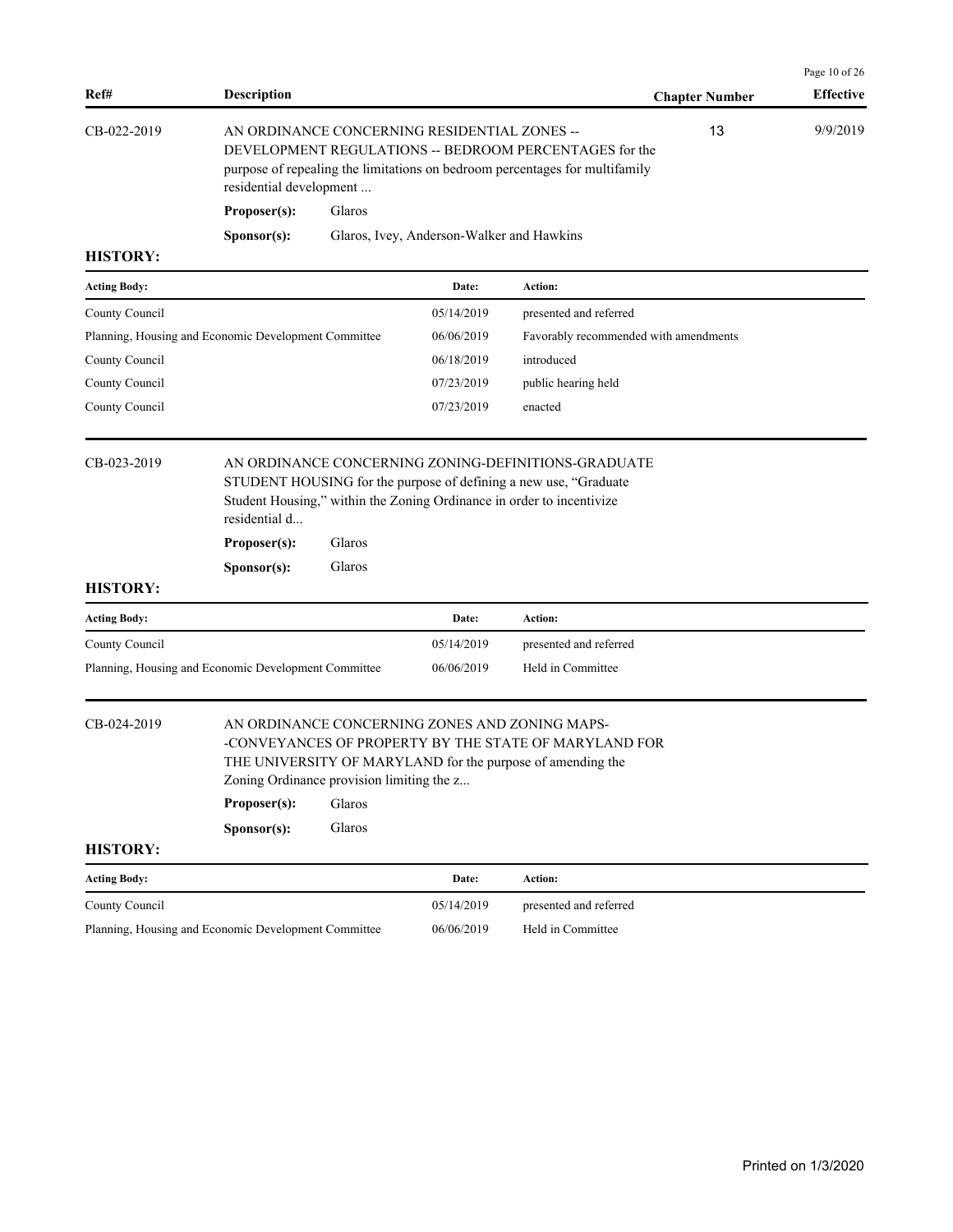|                     |                                                                                                                                                                                                                     |                                                                                                                                                                                                                |                                             |                                                                                                                                                                                                   |                       | Page 11 of 26    |  |
|---------------------|---------------------------------------------------------------------------------------------------------------------------------------------------------------------------------------------------------------------|----------------------------------------------------------------------------------------------------------------------------------------------------------------------------------------------------------------|---------------------------------------------|---------------------------------------------------------------------------------------------------------------------------------------------------------------------------------------------------|-----------------------|------------------|--|
| Ref#                | <b>Description</b>                                                                                                                                                                                                  |                                                                                                                                                                                                                |                                             |                                                                                                                                                                                                   | <b>Chapter Number</b> | <b>Effective</b> |  |
| CB-025-2019         |                                                                                                                                                                                                                     | AN ORDINANCE CONCERNING R-10 AND R-55 ZONES for the purpose<br>of permitting certain mixed-use development in the R-10 (Multifamily High<br>Density Residential) and R-55 (One-Family Detached Residential) Zo |                                             |                                                                                                                                                                                                   |                       |                  |  |
|                     | Proposer(s):                                                                                                                                                                                                        | Glaros                                                                                                                                                                                                         |                                             |                                                                                                                                                                                                   |                       |                  |  |
|                     | Sponsor(s):                                                                                                                                                                                                         | Glaros                                                                                                                                                                                                         |                                             |                                                                                                                                                                                                   |                       |                  |  |
| <b>HISTORY:</b>     |                                                                                                                                                                                                                     |                                                                                                                                                                                                                |                                             |                                                                                                                                                                                                   |                       |                  |  |
| <b>Acting Body:</b> |                                                                                                                                                                                                                     |                                                                                                                                                                                                                | Date:                                       | <b>Action:</b>                                                                                                                                                                                    |                       |                  |  |
| County Council      |                                                                                                                                                                                                                     |                                                                                                                                                                                                                | 05/14/2019                                  | presented and referred                                                                                                                                                                            |                       |                  |  |
|                     | Planning, Housing and Economic Development Committee                                                                                                                                                                |                                                                                                                                                                                                                | 06/06/2019                                  | Held in Committee                                                                                                                                                                                 |                       |                  |  |
| CB-026-2019         | Commission b                                                                                                                                                                                                        |                                                                                                                                                                                                                |                                             | AN ACT CONCERNING MARYLAND-NATIONAL CAPITAL PARK<br>AND PLANNING COMMISSION for the purpose of approving the Prince<br>George's County portion of the Maryland-National Capital Park and Planning | 5                     | 7/1/2019         |  |
|                     | Proposer(s):                                                                                                                                                                                                        | Turner                                                                                                                                                                                                         |                                             |                                                                                                                                                                                                   |                       |                  |  |
|                     | Sponsor(s):                                                                                                                                                                                                         |                                                                                                                                                                                                                | Turner, Davis, Glaros, Harrison and Taveras |                                                                                                                                                                                                   |                       |                  |  |
| <b>HISTORY:</b>     |                                                                                                                                                                                                                     |                                                                                                                                                                                                                |                                             |                                                                                                                                                                                                   |                       |                  |  |
| <b>Acting Body:</b> |                                                                                                                                                                                                                     |                                                                                                                                                                                                                | Date:                                       | <b>Action:</b>                                                                                                                                                                                    |                       |                  |  |
| County Council      |                                                                                                                                                                                                                     |                                                                                                                                                                                                                | 05/29/2019                                  | introduced                                                                                                                                                                                        |                       |                  |  |
| County Council      |                                                                                                                                                                                                                     |                                                                                                                                                                                                                | 05/29/2019                                  | enacted                                                                                                                                                                                           |                       |                  |  |
| County Executive    |                                                                                                                                                                                                                     |                                                                                                                                                                                                                | 06/05/2019                                  | signed                                                                                                                                                                                            |                       |                  |  |
| CB-027-2019         | AN ACT CONCERNING FISCAL YEAR 2020 APPROPRIATIONS for the<br>6<br>purpose of making appropriations for the support of the County government<br>and for the Prince George's Community College and for the schools, i |                                                                                                                                                                                                                |                                             | 7/1/2019                                                                                                                                                                                          |                       |                  |  |
|                     | Proposer(s):                                                                                                                                                                                                        | Turner                                                                                                                                                                                                         |                                             |                                                                                                                                                                                                   |                       |                  |  |
|                     | Sponsor(s):                                                                                                                                                                                                         |                                                                                                                                                                                                                | Turner, Davis, Glaros, Harrison and Taveras |                                                                                                                                                                                                   |                       |                  |  |
| <b>HISTORY:</b>     |                                                                                                                                                                                                                     |                                                                                                                                                                                                                |                                             |                                                                                                                                                                                                   |                       |                  |  |
| <b>Acting Body:</b> |                                                                                                                                                                                                                     |                                                                                                                                                                                                                | Date:                                       | Action:                                                                                                                                                                                           |                       |                  |  |
| County Council      |                                                                                                                                                                                                                     |                                                                                                                                                                                                                | 05/29/2019                                  | introduced                                                                                                                                                                                        |                       |                  |  |
| County Council      |                                                                                                                                                                                                                     |                                                                                                                                                                                                                | 05/29/2019                                  | enacted                                                                                                                                                                                           |                       |                  |  |
| County Executive    |                                                                                                                                                                                                                     |                                                                                                                                                                                                                | 06/05/2019                                  | signed                                                                                                                                                                                            |                       |                  |  |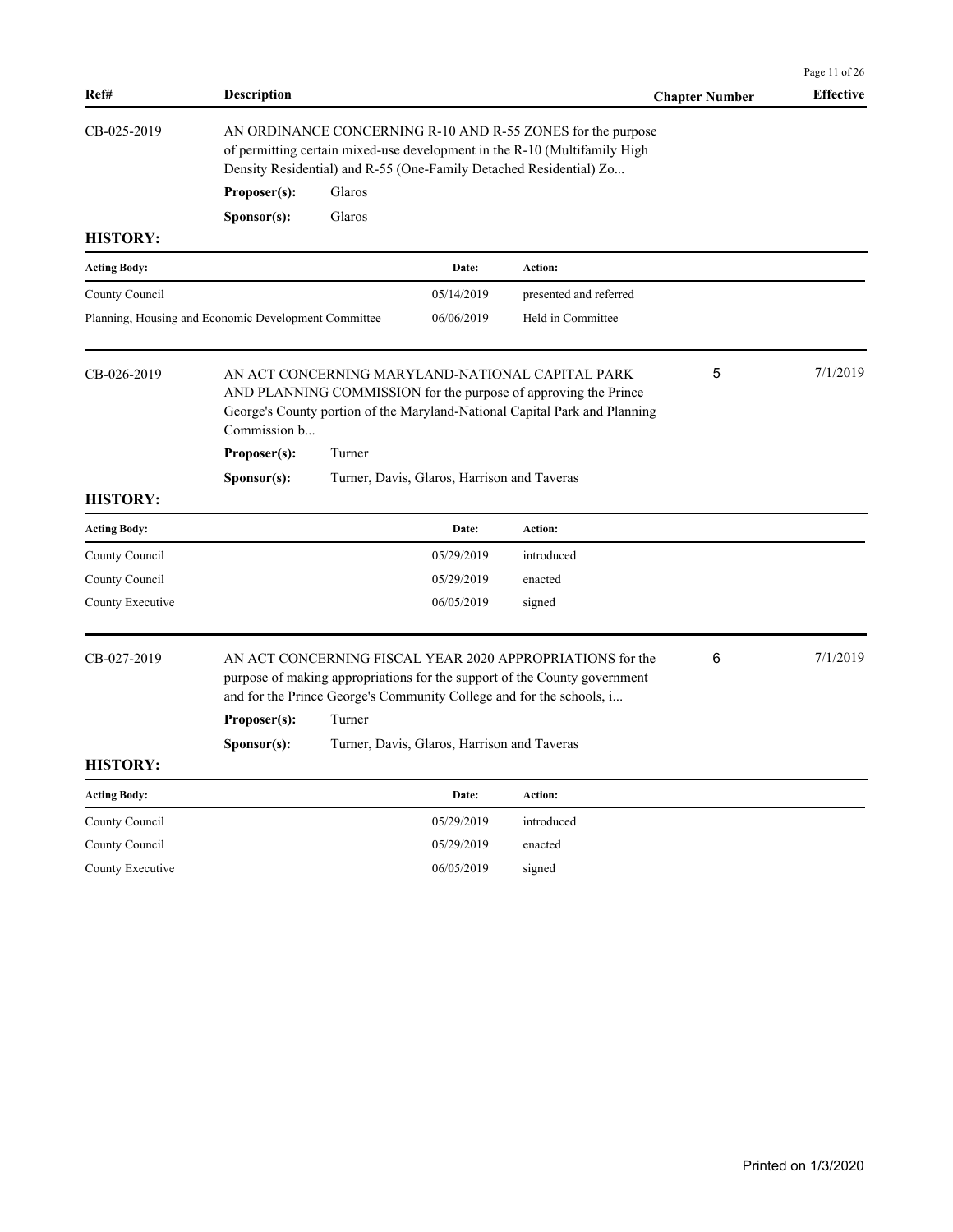| Ref#        | <b>Description</b>   |                                                                                                                                                                                                                | <b>Chapter Number</b> | <b>Effective</b> |
|-------------|----------------------|----------------------------------------------------------------------------------------------------------------------------------------------------------------------------------------------------------------|-----------------------|------------------|
| CB-028-2019 |                      | AN ACT CONCERNING ENERGY CONSERVATION REAL PROPERTY<br>TAX CREDIT for the purpose of increasing the amount of the tax credit cap<br>for real property for residential homeowners who utilize solar or geotherm | 23                    | 11/8/2019        |
|             | Proposer(s):         | Glaros, Anderson-Walker, Davis, Dernoga, Franklin, Harrison, Ivey, Streeter, Taveras, Turner<br>and Hawkins                                                                                                    |                       |                  |
|             | S <b>p</b> onsor(s): | Glaros, Anderson-Walker, Davis, Dernoga, Franklin, Harrison, Ivey, Streeter, Taveras, Turner<br>and Hawkins                                                                                                    |                       |                  |

| <b>Acting Body:</b>                               | Date:      | <b>Action:</b>         |
|---------------------------------------------------|------------|------------------------|
| County Council                                    | 06/04/2019 | presented and referred |
| Government Operations and Fiscal Policy Committee | 06/27/2019 | Favorably recommended  |
| County Council                                    | 07/23/2019 | introduced             |
| County Council                                    | 09/10/2019 | public hearing held    |
| County Council                                    | 09/10/2019 | enacted                |
| County Executive                                  | 09/23/2019 | signed                 |

CB-029-2019 AN ORDINANCE CONCERNING R-T ZONE for the purpose of permitting 18 9/17/2019 townhouses in the R-T (Townhouse) Zone. 18

**Proposer(s):** Davis

**Sponsor(s):** Davis, Turner, Harrison, Streeter, Glaros and Hawkins

# **HISTORY:**

| <b>Acting Body:</b>                                  | Date:      | Action:                               |
|------------------------------------------------------|------------|---------------------------------------|
| County Council                                       | 06/04/2019 | presented and referred                |
| Planning, Housing and Economic Development Committee | 06/20/2019 | Held in Committee                     |
| Planning, Housing and Economic Development Committee | 07/10/2019 | Favorably recommended with amendments |
| County Council                                       | 07/23/2019 | introduced                            |
| County Council                                       | 09/10/2019 | public hearing held                   |
| County Council                                       | 09/10/2019 | enacted                               |
| County Council                                       | 09/17/2019 | reconsidered                          |
| County Council                                       | 09/17/2019 | motion to enact failed                |
| County Council                                       | 09/17/2019 | rules suspended                       |
| County Council                                       | 09/17/2019 | reenacted                             |

Page 12 of 26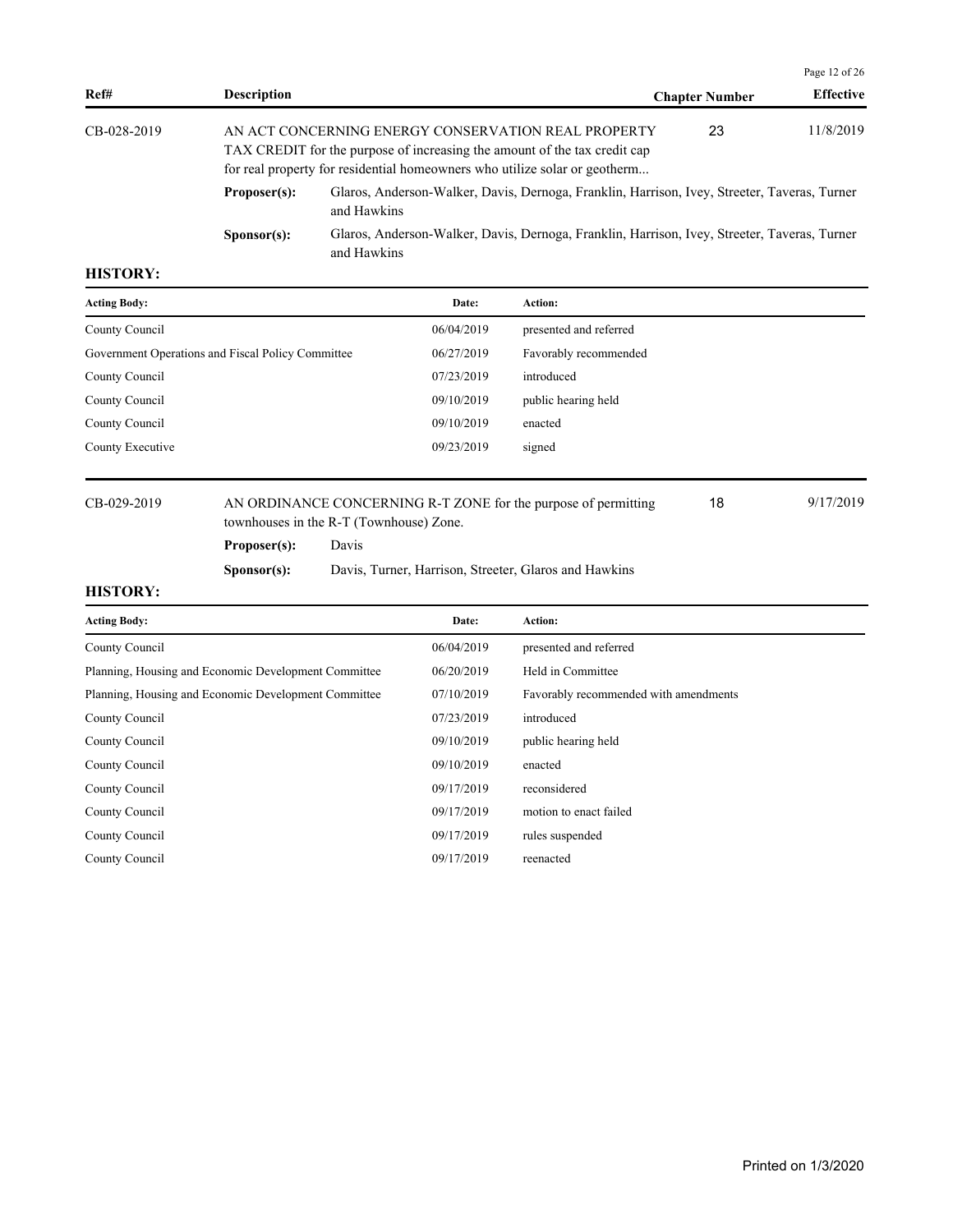|             |                       |                                                                                                                                                                                        |                       | Page 13 of 26    |  |
|-------------|-----------------------|----------------------------------------------------------------------------------------------------------------------------------------------------------------------------------------|-----------------------|------------------|--|
| Ref#        | <b>Description</b>    |                                                                                                                                                                                        | <b>Chapter Number</b> | <b>Effective</b> |  |
| CB-030-2019 | by and between Prince | AN ACT CONCERNING COLLECTIVE BARGAINING AGREEMENT -<br>INTERNATIONAL ASSOCIATION OF FIRE FIGHTERS, AFL-CIO,<br>LOCAL 1619 (CIVILIANS) for the purpose of approving the labor agreement | 14                    | 9/24/2019        |  |
|             | Proposer(s):          | County Executive                                                                                                                                                                       |                       |                  |  |
|             | S <b>p</b> onsor(s):  | Turner, Anderson-Walker, Davis, Dernoga, Franklin, Glaros, Harrison, Hawkins, Ivey, Streeter<br>and Taveras                                                                            |                       |                  |  |

| <b>Acting Body:</b>                               | Date:      | Action:                |
|---------------------------------------------------|------------|------------------------|
| County Council                                    | 06/04/2019 | presented and referred |
| Government Operations and Fiscal Policy Committee | 06/13/2019 | Favorably recommended  |
| County Council                                    | 06/18/2019 | introduced             |
| County Council                                    | 07/23/2019 | public hearing held    |
| County Council                                    | 07/23/2019 | enacted                |
| County Executive                                  | 08/09/2019 | signed                 |

| CB-031-2019         | AN ORDINANCE CONCERNING SPECIAL<br>EXCEPTIONS-ADDITIONAL REQUIREMENTS FOR SPECIFIC SPECIAL<br>EXCEPTIONS-APARTMENT HOUSING FOR ELDERLY OR<br>PHYSICALLY HANDICAPPED FAMILIES for the purpose of providing<br>additio |                         |  |  |  |  |
|---------------------|----------------------------------------------------------------------------------------------------------------------------------------------------------------------------------------------------------------------|-------------------------|--|--|--|--|
|                     | Proposer(s):<br>Davis                                                                                                                                                                                                |                         |  |  |  |  |
|                     | S <b>p</b> onsor(s):                                                                                                                                                                                                 | Davis                   |  |  |  |  |
| <b>HISTORY:</b>     |                                                                                                                                                                                                                      |                         |  |  |  |  |
| <b>Acting Body:</b> |                                                                                                                                                                                                                      | <b>Action:</b><br>Date: |  |  |  |  |

| <b>Acting Body:</b>                                  | <b>Date:</b> | Action:                |
|------------------------------------------------------|--------------|------------------------|
| County Council                                       | 06/11/2019   | presented and referred |
| Planning, Housing and Economic Development Committee | 07/10/2019   | Held in Committee      |
|                                                      |              |                        |

CB-032-2019 AN ORDINANCE CONCERNING R-E ZONE for the purpose of permitting Apartment housing for elderly or physically handicapped families uses by Special Exception in the R-E (Residential-Estate) Zones of Princ... **Proposer(s):** Davis

**Sponsor(s):** Davis

| <b>Acting Body:</b>                                  | Date:      | Action:                |
|------------------------------------------------------|------------|------------------------|
| County Council                                       | 06/11/2019 | presented and referred |
| Planning, Housing and Economic Development Committee | 07/10/2019 | Held in Committee      |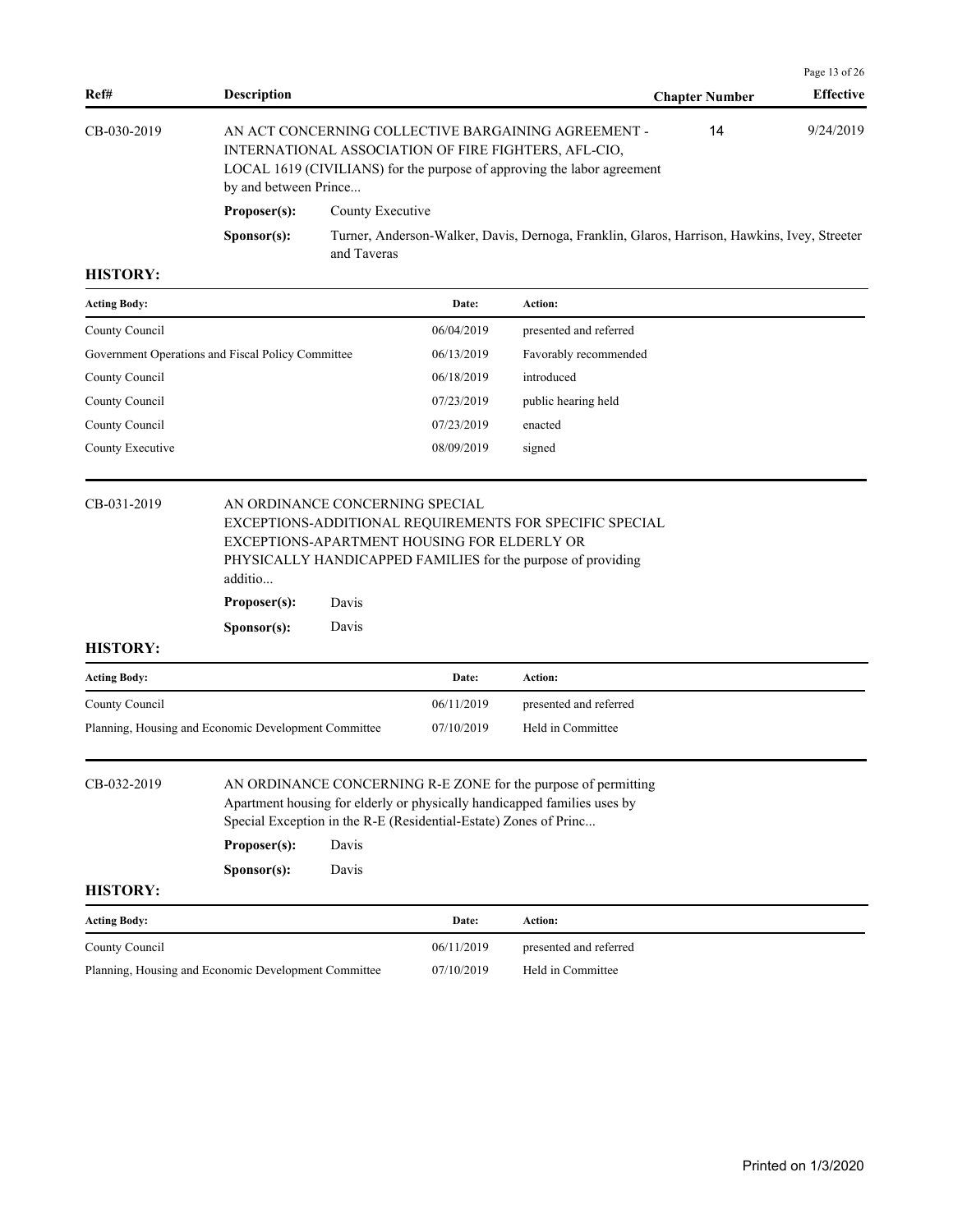|                |                      |                                                                                                                                                                                                                   |                       | Page 14 of $26$  |  |
|----------------|----------------------|-------------------------------------------------------------------------------------------------------------------------------------------------------------------------------------------------------------------|-----------------------|------------------|--|
| Ref#           | <b>Description</b>   |                                                                                                                                                                                                                   | <b>Chapter Number</b> | <b>Effective</b> |  |
| $CB-0.33-2019$ |                      | AN ACT CONCERNING SUPPLEMENTARY APPROPRIATIONS,<br>INTRADEPARTMENTAL TRANSFER OF APPROPRIATIONS AND<br>INTERDEPARTMENTAL TRANSFER OF APPROPRIATIONS for the<br>purpose of declaring additional revenue and approp | 15                    | 9/24/2019        |  |
|                | Proposer(s):         | County Executive                                                                                                                                                                                                  |                       |                  |  |
|                | S <b>p</b> onsor(s): | Turner, Anderson-Walker, Davis, Dernoga, Franklin, Glaros, Harrison, Hawkins, Ivey, Streeter<br>and Taveras                                                                                                       |                       |                  |  |

| <b>Acting Body:</b>                               | Date:      | <b>Action:</b>         |
|---------------------------------------------------|------------|------------------------|
| County Council                                    | 06/11/2019 | presented and referred |
| Government Operations and Fiscal Policy Committee | 06/13/2019 | Favorably recommended  |
| County Council                                    | 06/18/2019 | introduced             |
| County Council                                    | 07/23/2019 | public hearing held    |
| County Council                                    | 07/23/2019 | enacted                |
| County Executive                                  | 08/09/2019 | signed                 |
|                                                   |            |                        |

# CB-034-2019 AN ORDINANCE CONCERNING INDUSTRIAL ZONES for the purpose 12/16/2019

**Proposer(s):** Ivey

**Sponsor(s):** Ivey, Hawkins, Anderson-Walker, Franklin and Glaros

of providing additional regulations for fences and walls in the Industrial Zones.

### **HISTORY:**

| <b>Acting Body:</b>                                  | Date:      | Action:                                   |
|------------------------------------------------------|------------|-------------------------------------------|
| County Council                                       | 07/02/2019 | presented and referred                    |
| Planning, Housing and Economic Development Committee | 07/18/2019 | Favorably recommended with amendments     |
| County Council                                       | 07/23/2019 | introduced                                |
| County Council                                       | 09/10/2019 | public hearing held                       |
| County Council                                       | 09/10/2019 | enacted                                   |
| County Council                                       | 09/17/2019 | reconsidered                              |
| County Council                                       | 09/17/2019 | motion to enact failed                    |
| County Council                                       | 09/17/2019 | amended $(1)$                             |
| County Council                                       | 09/17/2019 | Clerk directed to schedule public hearing |
| County Council                                       | 10/29/2019 | public hearing held                       |
| County Council                                       | 10/29/2019 | enacted                                   |

25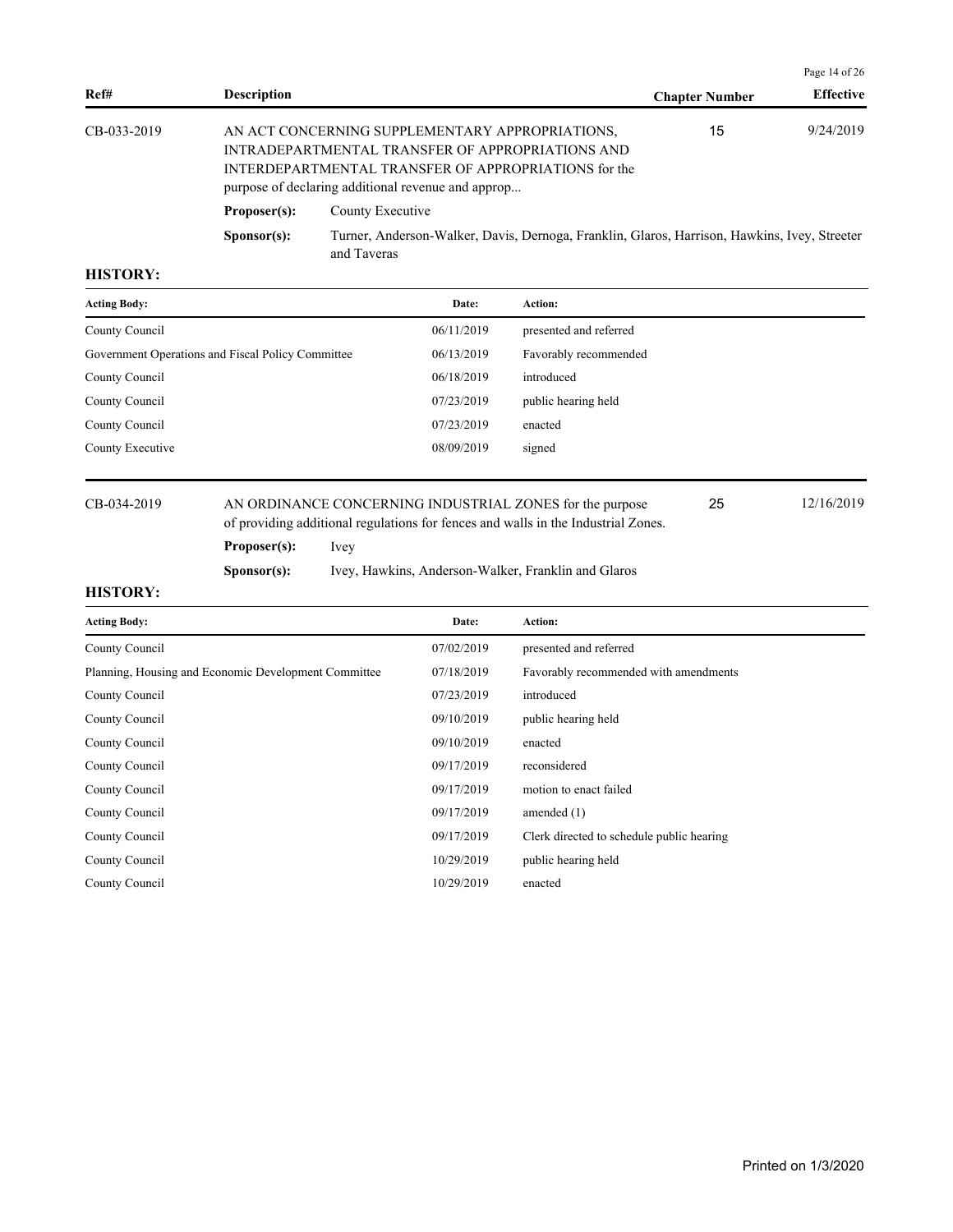|                |                                                                                                                                                                                                                   |                                                                                           |                       | Page 15 of $26$  |
|----------------|-------------------------------------------------------------------------------------------------------------------------------------------------------------------------------------------------------------------|-------------------------------------------------------------------------------------------|-----------------------|------------------|
| Ref#           | <b>Description</b>                                                                                                                                                                                                |                                                                                           | <b>Chapter Number</b> | <b>Effective</b> |
| $CB-0.35-2019$ | AN ACT CONCERNING AN INTERPROJECT TRANSFER OF<br>APPROPRIATIONS IN THE APPROVED FISCAL YEAR 2019 CAPITAL<br>BUDGET for the purpose of transferring appropriations to the Forestville<br>Road/Rena Road, Public Sa |                                                                                           | 24                    | 11/8/2019        |
|                | Proposer(s):                                                                                                                                                                                                      | County Executive                                                                          |                       |                  |
|                | S <b>p</b> onsor(s):                                                                                                                                                                                              | Turner, Harrison, Hawkins, Glaros, Franklin, Taveras, Streeter, Anderson-Walker and Davis |                       |                  |
| TTITQITQINT    |                                                                                                                                                                                                                   |                                                                                           |                       |                  |

| <b>Acting Body:</b>                               | Date:      | <b>Action:</b>         |
|---------------------------------------------------|------------|------------------------|
| County Council                                    | 07/02/2019 | presented and referred |
| Government Operations and Fiscal Policy Committee | 07/11/2019 | Favorably recommended  |
| County Council                                    | 07/23/2019 | introduced             |
| County Council                                    | 09/10/2019 | public hearing held    |
| County Council                                    | 09/10/2019 | enacted                |
| County Executive                                  | 09/23/2019 | signed                 |
|                                                   |            |                        |

# CB-036-2019 AN ACT CONCERNING THE PRINCE GEORGE'S ARTS AND HUMANITIES FUND for the purpose of establishing the Prince George's Arts and Humanities Fund.

**Proposer(s):** Taveras

**Sponsor(s):** Taveras

# **HISTORY:**

| <b>Acting Body:</b>                               | Date:      | <b>Action:</b>         |
|---------------------------------------------------|------------|------------------------|
| County Council                                    | 09/10/2019 | presented and referred |
| Government Operations and Fiscal Policy Committee | 09/26/2019 | Held in Committee      |

# CB-037-2019 AN ACT CONCERNING FOOD TRUCK LICENSING FEES REDUCTION 26 1/3/2020 for the purpose of reducing and eliminating certain food truck licensing fees.

**Proposer(s):** Ivey and Glaros

**Sponsor(s):** Ivey, Glaros, Harrison, Turner, Streeter, Taveras, Hawkins, Anderson-Walker and Dernoga

### **HISTORY:**

| <b>Acting Body:</b>                                | Date:      | Action:                               |
|----------------------------------------------------|------------|---------------------------------------|
| County Council                                     | 07/23/2019 | presented and referred                |
| Health, Human Services and Public Safety Committee | 09/18/2019 | Favorably recommended with amendments |
| County Council                                     | 10/08/2019 | introduced                            |
| County Council                                     | 11/05/2019 | public hearing held                   |
| County Council                                     | 11/05/2019 | enacted                               |
| County Executive                                   | 11/18/2019 | signed                                |

26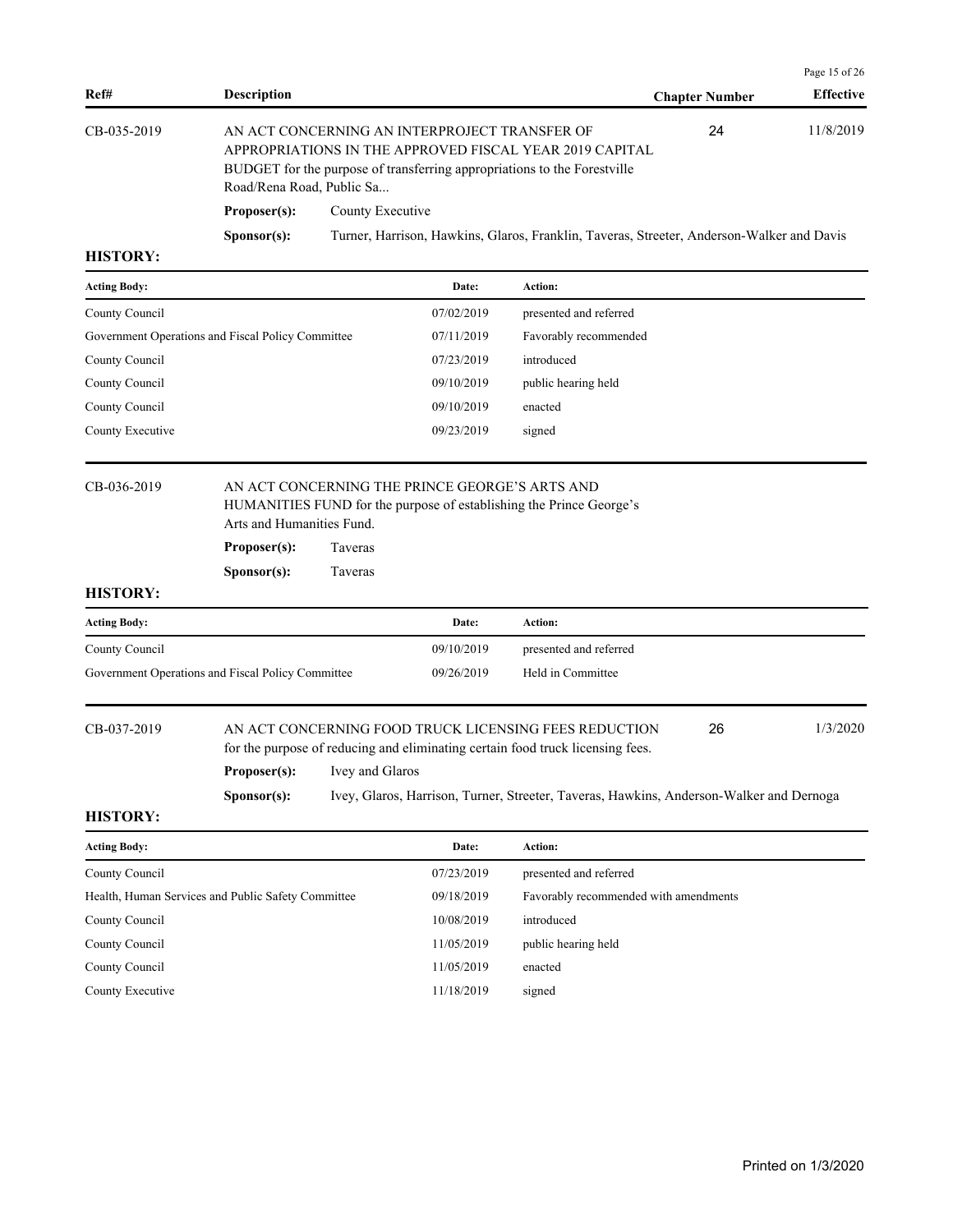|                     |                                                      |                                                                                                                                                                                                  |                                                                                              |                        |                       | Page 16 of $26$  |
|---------------------|------------------------------------------------------|--------------------------------------------------------------------------------------------------------------------------------------------------------------------------------------------------|----------------------------------------------------------------------------------------------|------------------------|-----------------------|------------------|
| Ref#                | <b>Description</b>                                   |                                                                                                                                                                                                  |                                                                                              |                        | <b>Chapter Number</b> | <b>Effective</b> |
| CB-038-2019         |                                                      | AN ACT CONCERNING FAIR HOUSING for the purpose of establishing<br>Prince George's County's Policy of ensuring equal opportunity and eliminating<br>discrimination in all housing accommodations. |                                                                                              |                        |                       | 2/3/2020         |
|                     | Proposer(s):                                         | Glaros and Taveras                                                                                                                                                                               |                                                                                              |                        |                       |                  |
|                     | Sponsor(s):                                          | and Hawkins                                                                                                                                                                                      | Glaros, Taveras, Turner, Franklin, Ivey, Harrison, Anderson-Walker, Davis, Streeter, Dernoga |                        |                       |                  |
| <b>HISTORY:</b>     |                                                      |                                                                                                                                                                                                  |                                                                                              |                        |                       |                  |
| <b>Acting Body:</b> |                                                      |                                                                                                                                                                                                  | Date:                                                                                        | Action:                |                       |                  |
| County Council      |                                                      |                                                                                                                                                                                                  | 07/23/2019                                                                                   | presented and referred |                       |                  |
|                     | Planning, Housing and Economic Development Committee |                                                                                                                                                                                                  | 09/11/2019                                                                                   | Held in Committee      |                       |                  |
|                     | Planning, Housing and Economic Development Committee |                                                                                                                                                                                                  | 10/17/2019                                                                                   | amended $(1)$          |                       |                  |

| 10/17/2019 | Favorably recommended with amendments |
|------------|---------------------------------------|
| 10/22/2019 | introduced                            |
| 11/19/2019 | public hearing held                   |
| 11/19/2019 | amended $(1)$                         |
| 11/19/2019 | enacted                               |
| 12/18/2019 | signed                                |
|            |                                       |

# CB-039-2019 AN ORDINANCE CONCERNING COMPREHENSIVE DESIGN

ZONES-R-L ZONE-DEVELOPMENT REQUIREMENTS for the purpose of amending the requirements of the Zoning Ordinance in order to permit, under certain specified ci...

| Proposer(s):         | Davis |
|----------------------|-------|
| S <b>p</b> onsor(s): | Davis |

# **HISTORY:**

| <b>Acting Body:</b>                                  | Date:      | Action:                |
|------------------------------------------------------|------------|------------------------|
| County Council                                       | 07/23/2019 | presented and referred |
| Planning, Housing and Economic Development Committee | 09/12/2019 | Held in Committee      |

CB-040-2019 AN ACT CONCERNING UTILITIES for the purpose of setting the standard 2/3/2020 for the removal time for downed wires for emergency and non-emergency removals, the imposition of fines where applicable, and genera... 39 **Proposer(s):** Glaros **Sponsor(s):** Glaros, Streeter, Taveras, Hawkins, Franklin and Dernoga

| <b>Acting Body:</b>                                                 | Date:      | <b>Action:</b>                        |
|---------------------------------------------------------------------|------------|---------------------------------------|
| County Council                                                      | 07/23/2019 | presented and referred                |
| Transportation, Infrastructure, Energy and Environment<br>Committee | 10/10/2019 | Favorably recommended with amendments |
| County Council                                                      | 10/22/2019 | introduced                            |
| County Council                                                      | 11/19/2019 | public hearing held                   |
| County Council                                                      | 11/19/2019 | enacted                               |
| County Executive                                                    | 12/18/2019 | signed                                |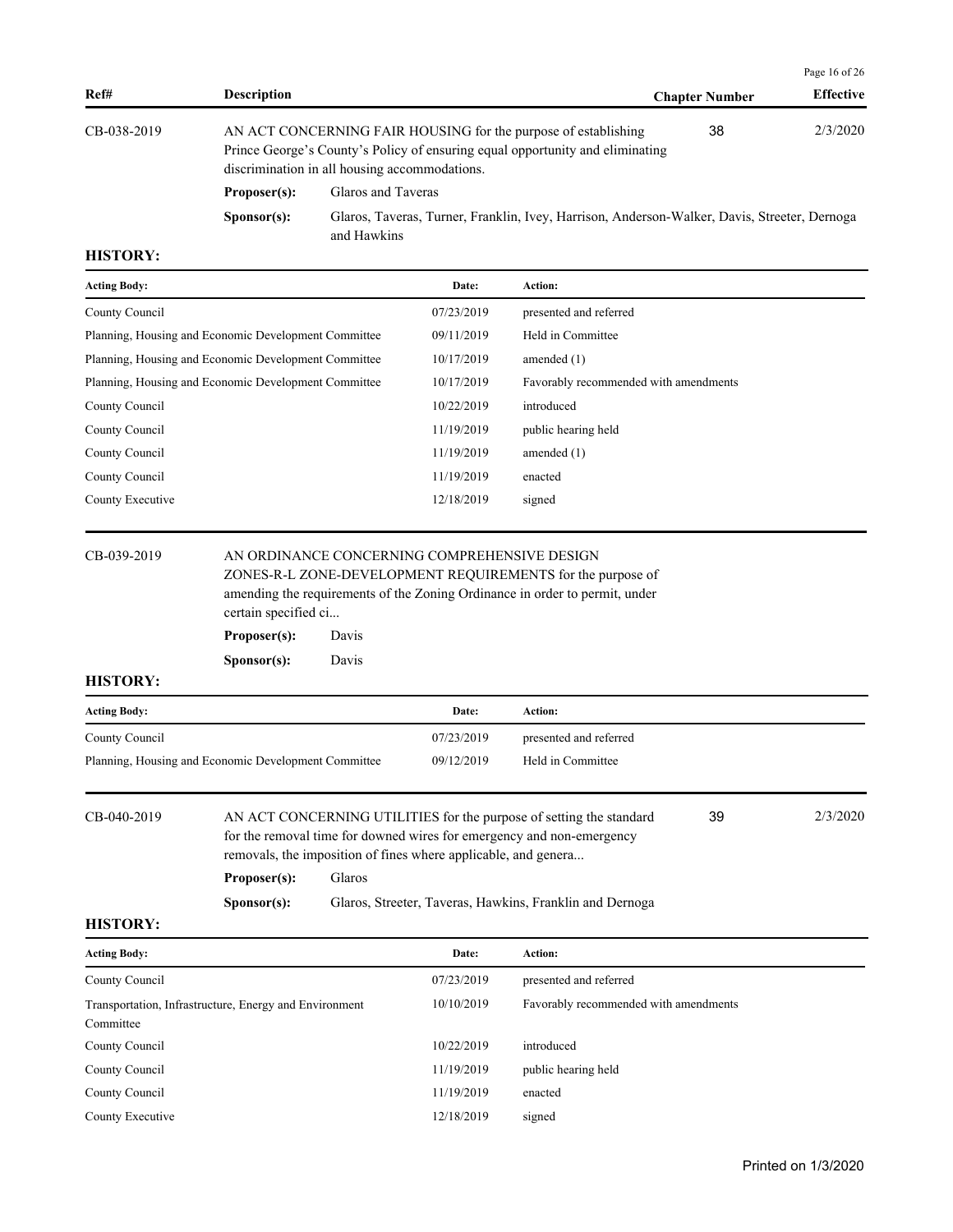| Ref#                | <b>Description</b>                                   |                  |                                                           | <b>Chapter Number</b>                                                                                                                                                             | Page 17 of 26<br><b>Effective</b> |
|---------------------|------------------------------------------------------|------------------|-----------------------------------------------------------|-----------------------------------------------------------------------------------------------------------------------------------------------------------------------------------|-----------------------------------|
| CB-041-2019         | elderly individuals and veterans.                    |                  |                                                           | AN ACT CONCERNING PROPERTY TAX CREDIT for Elderly Individuals<br>and Veterans for the purpose of establishing a property tax credit for certain                                   |                                   |
|                     | Proposer(s):                                         | Anderson-Walker  |                                                           |                                                                                                                                                                                   |                                   |
|                     | Sponsor(s):                                          | Anderson-Walker  |                                                           |                                                                                                                                                                                   |                                   |
| <b>HISTORY:</b>     |                                                      |                  |                                                           |                                                                                                                                                                                   |                                   |
| <b>Acting Body:</b> |                                                      |                  | Date:                                                     | <b>Action:</b>                                                                                                                                                                    |                                   |
| County Council      |                                                      |                  | 07/23/2019                                                | presented and referred                                                                                                                                                            |                                   |
| CB-042-2019         | Ordinance applicable to Dayc<br>Proposer(s):         | Streeter         |                                                           | AN ORDINANCE CONCERNING RESIDENTIAL ZONES-ADDITIONAL<br>REQUIREMENTS FOR SPECIFIC USES-DAYCARE CENTERS FOR<br>CHILDREN for the purpose of amending the requirements of the Zoning |                                   |
|                     | Sponsor(s):                                          | Streeter         |                                                           |                                                                                                                                                                                   |                                   |
| <b>HISTORY:</b>     |                                                      |                  |                                                           |                                                                                                                                                                                   |                                   |
| <b>Acting Body:</b> |                                                      |                  | Date:                                                     | Action:                                                                                                                                                                           |                                   |
| County Council      |                                                      |                  | 09/10/2019                                                | presented and referred                                                                                                                                                            |                                   |
|                     | Planning, Housing and Economic Development Committee |                  | 10/03/2019                                                | Held in Committee                                                                                                                                                                 |                                   |
| CB-043-2019         | Proposer(s):                                         |                  | property tax for the taxable year beginning July 1, 2020. | 27<br>AN ACT CONCERNING HOMESTEAD PROPERTY TAX CREDIT for the<br>purpose of establishing the homestead property tax credit for the County                                         | 1/3/2020                          |
|                     |                                                      | County Executive |                                                           |                                                                                                                                                                                   |                                   |
|                     | Sponsor(s):                                          | Taveras          |                                                           | Ivey, Harrison, Davis, Anderson-Walker, Turner, Streeter, Franklin, Dernoga, Hawkins and                                                                                          |                                   |
| <b>HISTORY:</b>     |                                                      |                  |                                                           |                                                                                                                                                                                   |                                   |
| <b>Acting Body:</b> |                                                      |                  | Date:                                                     | Action:                                                                                                                                                                           |                                   |
| County Council      |                                                      |                  | 09/10/2019                                                | presented and referred                                                                                                                                                            |                                   |
|                     | Government Operations and Fiscal Policy Committee    |                  | 09/26/2019                                                | Favorably recommended with amendments                                                                                                                                             |                                   |
| County Council      |                                                      |                  | 10/08/2019                                                | introduced                                                                                                                                                                        |                                   |
| County Council      |                                                      |                  | 11/05/2019                                                | public hearing held                                                                                                                                                               |                                   |
| County Council      |                                                      |                  | 11/05/2019                                                | enacted                                                                                                                                                                           |                                   |
| County Executive    |                                                      |                  | 11/18/2019                                                | signed                                                                                                                                                                            |                                   |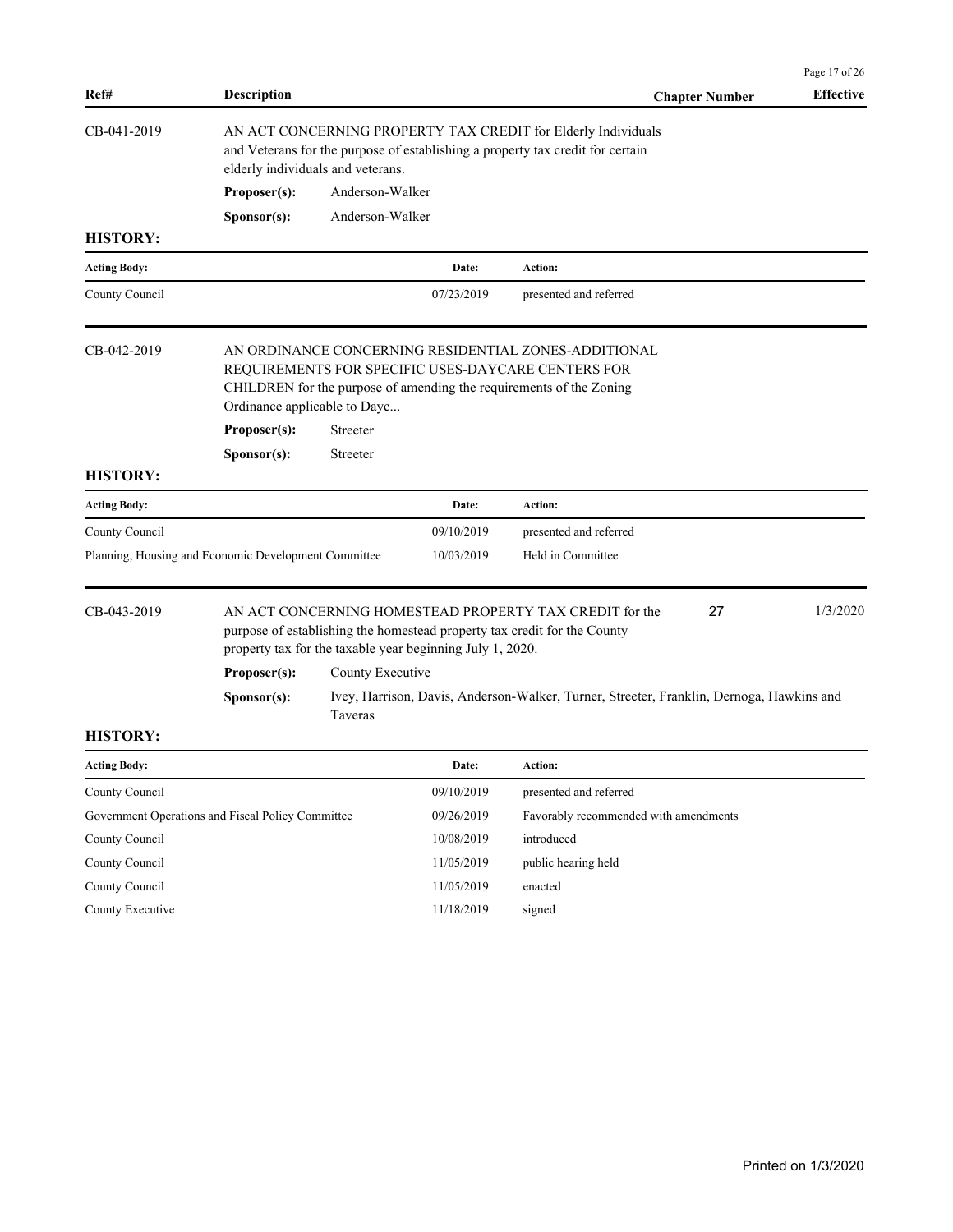| Ref#        | <b>Description</b>   |                                                                                                                                                                                                                | <b>Chapter Number</b> | <b>Effective</b> |
|-------------|----------------------|----------------------------------------------------------------------------------------------------------------------------------------------------------------------------------------------------------------|-----------------------|------------------|
| CB-044-2019 |                      | AN ACT CONCERNING SWIMMING POOLS for the purpose of amending<br>the County Code to have safety standards for pools under 2,500 square feet of<br>water within Prince George's County apply to health club serv | 46                    | 2/3/2020         |
|             | Proposer(s):         | Turner, Ivey and Glaros                                                                                                                                                                                        |                       |                  |
|             | S <b>p</b> onsor(s): | Turner, Ivey, Glaros, Harrison, Davis, Streeter, Taveras, Hawkins, Anderson-Walker and<br>Franklin                                                                                                             |                       |                  |

| <b>Acting Body:</b>                                | Date:      | <b>Action:</b>                        |
|----------------------------------------------------|------------|---------------------------------------|
| County Council                                     | 09/10/2019 | presented and referred                |
| Health, Human Services and Public Safety Committee | 10/02/2019 | Favorably recommended with amendments |
| County Council                                     | 10/15/2019 | introduced                            |
| County Council                                     | 11/19/2019 | public hearing held                   |
| County Council                                     | 11/19/2019 | enacted                               |
| County Executive                                   | 12/19/2019 | signed                                |
|                                                    |            |                                       |

CB-045-2019 AN ORDINANCE CONCERNING C-S-C ZONE - TABLE OF USES for the 11/19/2019 purpose of permitting by right 'Gas Station', 'Food or beverage store' in combination with a gas station, 'Apartment housing for the elderly ... 30

**Proposer(s):** Turner

**Sponsor(s):** Turner

# **HISTORY:**

| <b>Acting Body:</b>                                  | Date:      | <b>Action:</b>                        |
|------------------------------------------------------|------------|---------------------------------------|
| County Council                                       | 09/17/2019 | presented and referred                |
| Planning, Housing and Economic Development Committee | 10/03/2019 | Favorably recommended with amendments |
| County Council                                       | 10/15/2019 | introduced                            |
| County Council                                       | 11/19/2019 | public hearing held                   |
| County Council                                       | 11/19/2019 | rules suspended                       |
| County Council                                       | 11/19/2019 | enacted                               |

Page 18 of 26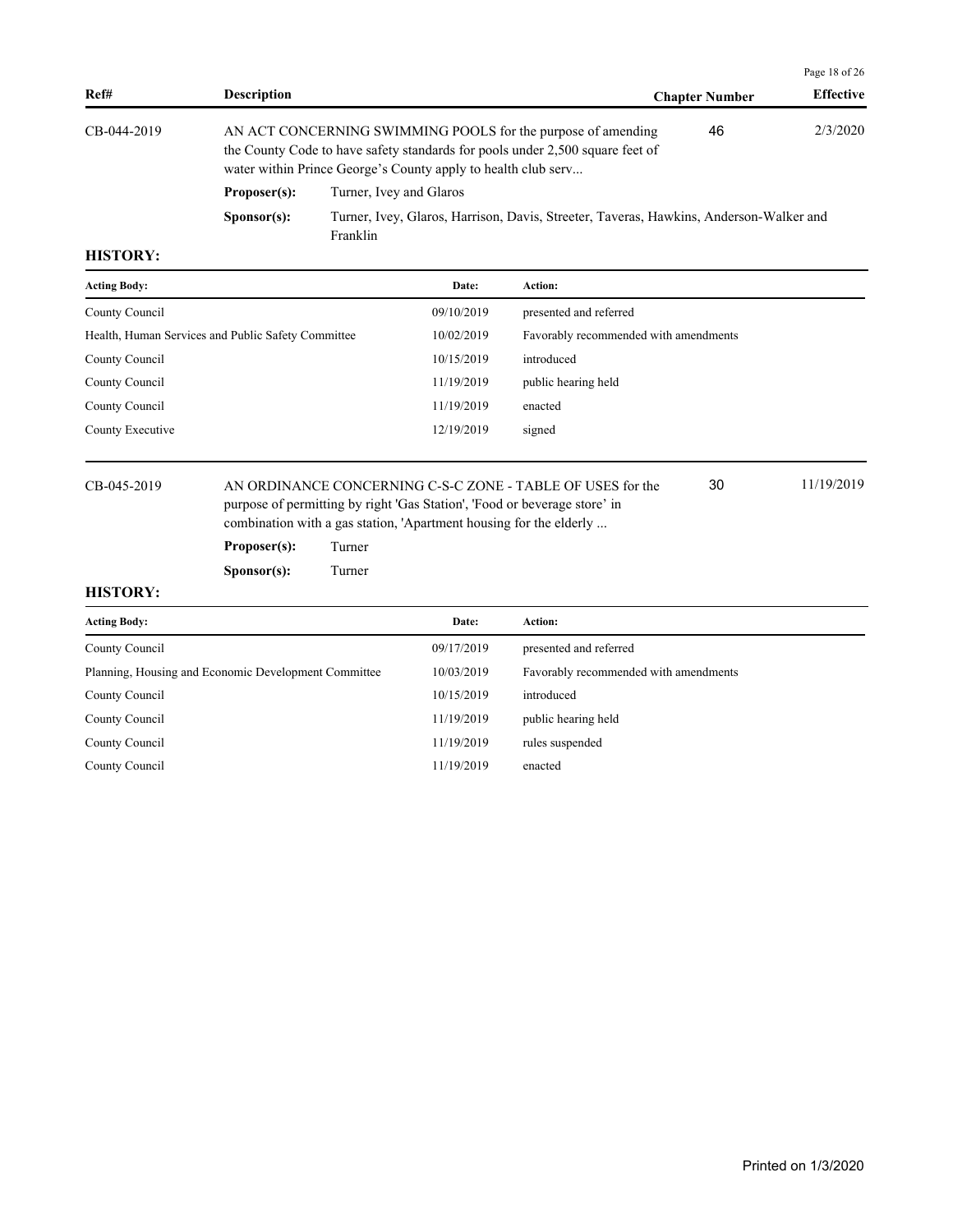|             |                                                                                                                                                                                                                         |                                                                                                    |                       | Page 19 of $26$  |
|-------------|-------------------------------------------------------------------------------------------------------------------------------------------------------------------------------------------------------------------------|----------------------------------------------------------------------------------------------------|-----------------------|------------------|
| Ref#        | <b>Description</b>                                                                                                                                                                                                      |                                                                                                    | <b>Chapter Number</b> | <b>Effective</b> |
| CB-046-2019 | AN ACT CONCERNING PRINCE GEORGE'S COUNTY ANIMAL<br>40<br>CONTROL ORDINANCE for the purpose of amending provisions of the<br>County Code regulating animal care and control, amending certain definitions;<br>and genera |                                                                                                    |                       | 2/3/2020         |
|             | Proposer(s):                                                                                                                                                                                                            | County Executive                                                                                   |                       |                  |
|             | S <b>p</b> onsor(s):                                                                                                                                                                                                    | Turner, Franklin, Ivey, Harrison, Anderson-Walker, Davis, Streeter, Glaros, Taveras and<br>Hawkins |                       |                  |

| <b>Acting Body:</b>                                                 | Date:      | Action:                               |
|---------------------------------------------------------------------|------------|---------------------------------------|
| County Council                                                      | 09/17/2019 | presented and referred                |
| Transportation, Infrastructure, Energy and Environment<br>Committee | 09/26/2019 | Discussion held                       |
| Transportation, Infrastructure, Energy and Environment<br>Committee | 10/10/2019 | Favorably recommended with amendments |
| County Council                                                      | 10/22/2019 | amended $(1)$                         |
| County Council                                                      | 10/22/2019 | recommitted                           |
| County Council                                                      | 10/22/2019 | amended $(3)$                         |
| County Council                                                      | 10/22/2019 | motion to table passed                |
| County Council                                                      | 10/22/2019 | amended $(1)$                         |
| County Council                                                      | 10/22/2019 | introduced                            |
| County Council                                                      | 11/19/2019 | public hearing held                   |
| County Council                                                      | 11/19/2019 | enacted                               |
| County Executive                                                    | 12/18/2019 | signed                                |

CB-047-2019 AN ACT CONCERNING BUILDING CODE - UNPERMITTED 2/3/2020 CONSTRUCTION for the purpose of amending and adopting certain provisions of the International Building Code related to unpermitted construction and establ... 41

Proposer(s): County Executive

**Sponsor(s):** Turner, Franklin, Ivey, Harrison, Davis, Streeter, Glaros, Dernoga, Taveras, Hawkins and Anderson-Walker

| Date:      | Action:                               |
|------------|---------------------------------------|
| 09/17/2019 | presented and referred                |
| 10/03/2019 | Held in Committee                     |
| 10/17/2019 | Favorably recommended with amendments |
| 10/22/2019 | introduced                            |
| 11/19/2019 | enacted                               |
| 12/18/2019 | signed                                |
|            |                                       |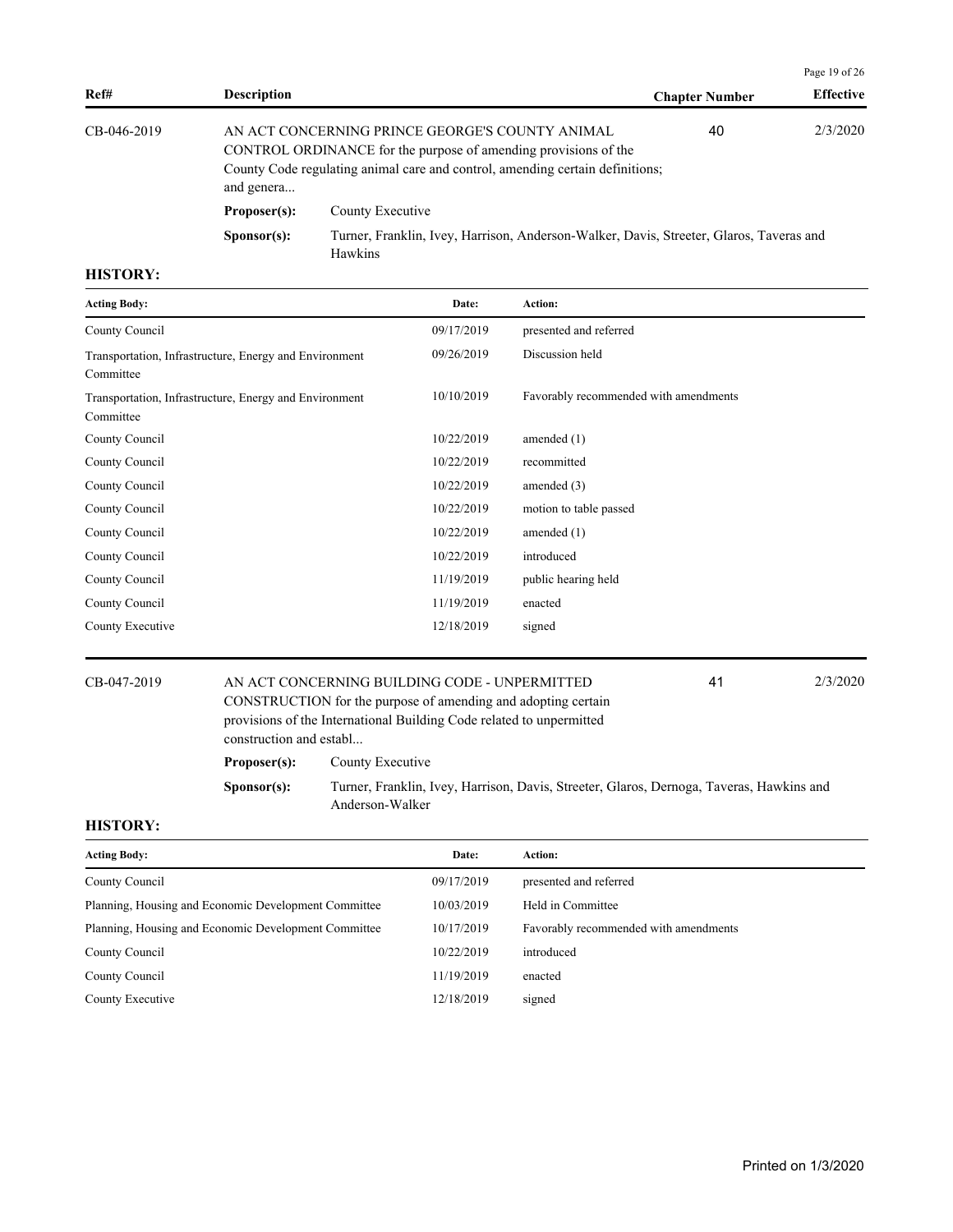|                 |                          |                                                                                                                                                                                       |                       | Page 20 of $26$  |
|-----------------|--------------------------|---------------------------------------------------------------------------------------------------------------------------------------------------------------------------------------|-----------------------|------------------|
| Ref#            | <b>Description</b>       |                                                                                                                                                                                       | <b>Chapter Number</b> | <b>Effective</b> |
| CB-048-2019     | issue and sell an amount | AN ACT CONCERNING THE ISSUANCE AND SALE OF GENERAL<br>OBLIGATION AND STORMWATER MANAGEMENT BONDS for the<br>purpose of authorizing and empowering Prince George's County, Maryland to | 28                    | 1/3/2020         |
|                 | Proposer(s):             | County Executive                                                                                                                                                                      |                       |                  |
|                 | S <b>p</b> onsor(s):     | Franklin, Harrison, Anderson-Walker, Davis, Turner, Streeter, Dernoga, Taveras and Hawkins                                                                                            |                       |                  |
| <b>HISTORY:</b> |                          |                                                                                                                                                                                       |                       |                  |

# **Acting Body: Date: Action:**  County Council 09/17/2019 presented and referred Government Operations and Fiscal Policy Committee 09/26/2019 Favorably recommended County Council 2008/2019 introduced 10/08/2019 introduced

| County Council   | 11/05/2019 | public hearing held |
|------------------|------------|---------------------|
| County Council   | 11/05/2019 | enacted             |
| County Executive | 11/18/2019 | signed              |
|                  |            |                     |

CB-049-2019 AN ACT CONCERNING UNIVERSAL DESIGN FOR HOUSING for the purpose of permitting residents to age in place and to promote accessibility by requiring future residential housing units to comply with designs...

| Proposer(s): | Anderson-Walker |
|--------------|-----------------|
|--------------|-----------------|

**Sponsor(s):** Anderson-Walker

## **HISTORY:**

| <b>Acting Body:</b>                                  | Date:      | Action:                |
|------------------------------------------------------|------------|------------------------|
| County Council                                       | 09/24/2019 | presented and referred |
| Planning, Housing and Economic Development Committee | 10/03/2019 | Held in Committee      |

CB-050-2019 AN ACT CONCERNING PARKING PERMIT AREAS for the purpose of 2/3/2020 amending the Code to allow for residential parking permit areas to be designated by the County Executive or County Council. 42 **Proposer(s):** Glaros, Taveras and Dernoga **Sponsor(s):** Glaros, Taveras, Dernoga, Ivey, Franklin, Harrison, Anderson-Walker, Davis and Streeter

| <b>Acting Body:</b>                               | Date:      | Action:                |
|---------------------------------------------------|------------|------------------------|
| County Council                                    | 09/24/2019 | presented and referred |
| Government Operations and Fiscal Policy Committee | 10/07/2019 | Favorably recommended  |
| County Council                                    | 10/22/2019 | introduced             |
| County Council                                    | 11/19/2019 | public hearing held    |
| County Council                                    | 11/19/2019 | enacted                |
| County Executive                                  | 12/18/2019 | signed                 |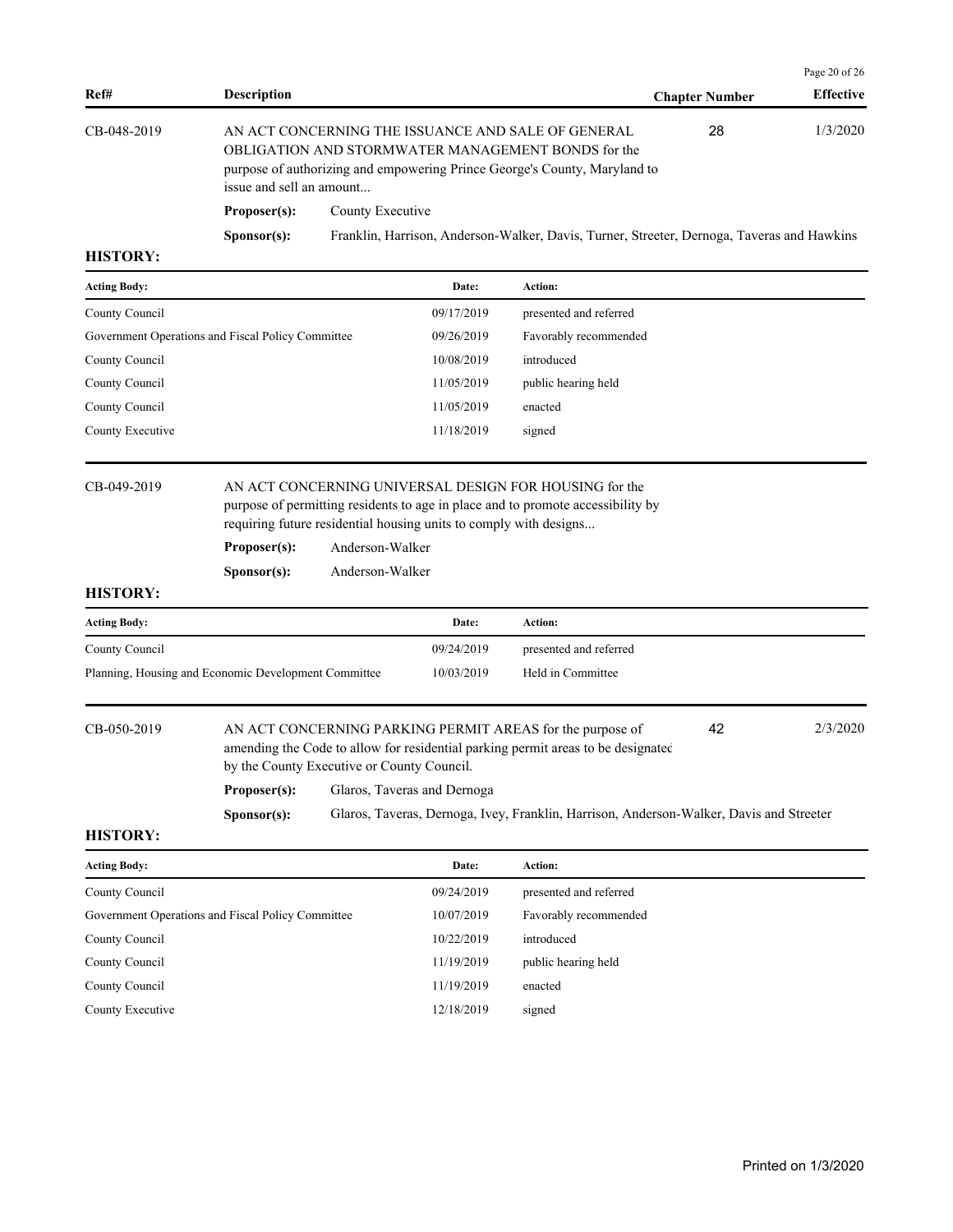|                      |               |                                                           | Page 21 of $26$                                                                                                                                                                                                                                   |
|----------------------|---------------|-----------------------------------------------------------|---------------------------------------------------------------------------------------------------------------------------------------------------------------------------------------------------------------------------------------------------|
| <b>Description</b>   |               | <b>Chapter Number</b>                                     | <b>Effective</b>                                                                                                                                                                                                                                  |
|                      |               | 43                                                        | 2/3/2020                                                                                                                                                                                                                                          |
| Proposer(s):         | <b>Glaros</b> |                                                           |                                                                                                                                                                                                                                                   |
| S <b>p</b> onsor(s): | and Hawkins   |                                                           |                                                                                                                                                                                                                                                   |
|                      |               | governmental body that it is disposing of property locate | AN ACT CONCERNING MUNICIPALITIES for the purpose of requiring the<br>County to notify municipalities when the County receives notification from a<br>Glaros, Turner, Franklin, Ivey, Harrison, Anderson-Walker, Davis, Streeter, Dernoga, Taveras |

| <b>Acting Body:</b>                               | Date:      | <b>Action:</b>         |
|---------------------------------------------------|------------|------------------------|
| County Council                                    | 09/24/2019 | presented and referred |
| Government Operations and Fiscal Policy Committee | 10/07/2019 | Favorably recommended  |
| County Council                                    | 10/22/2019 | introduced             |
| County Council                                    | 11/19/2019 | public hearing held    |
| County Council                                    | 11/19/2019 | enacted                |
| County Executive                                  | 12/18/2019 | signed                 |
|                                                   |            |                        |

CB-052-2019 AN ACT CONCERNING NON-COMPOSTABLE STRAWS AND 2/3/2020 STIRRERS BAN for the purpose of providing for legislative intent; providing for certain definitions; prohibiting Food Service businesses or Retail business... 44 Proposer(s): Dernoga, Glaros, Ivey, Taveras, Streeter and Hawkins

**Sponsor(s):** Dernoga, Glaros, Ivey, Taveras, Streeter, Hawkins, Turner, Anderson-Walker, Davis and Harrison

### **HISTORY:**

| <b>Acting Body:</b>                                                 | Date:      | Action:                               |
|---------------------------------------------------------------------|------------|---------------------------------------|
| County Council                                                      | 09/24/2019 | presented and referred                |
| Transportation, Infrastructure, Energy and Environment<br>Committee | 10/10/2019 | Favorably recommended with amendments |
| County Council                                                      | 10/22/2019 | introduced                            |
| County Council                                                      | 11/19/2019 | public hearing held                   |
| County Council                                                      | 11/19/2019 | amended $(1)$                         |
| County Council                                                      | 11/19/2019 | enacted                               |
| County Executive                                                    | 12/18/2019 | signed                                |

# CB-053-2019 AN ACT CONCERNING PERSONNEL for the purpose of expanding the amount of parental leave to County employees eligible for family and medical leave.

**Proposer(s):** Dernoga, Ivey and Anderson-Walker

**Sponsor(s):** Dernoga, Ivey and Anderson-Walker

| <b>Acting Body:</b>                               | Date:      | Action:                |
|---------------------------------------------------|------------|------------------------|
| County Council                                    | 09/24/2019 | presented and referred |
| Government Operations and Fiscal Policy Committee | 10/07/2019 | Held in Committee      |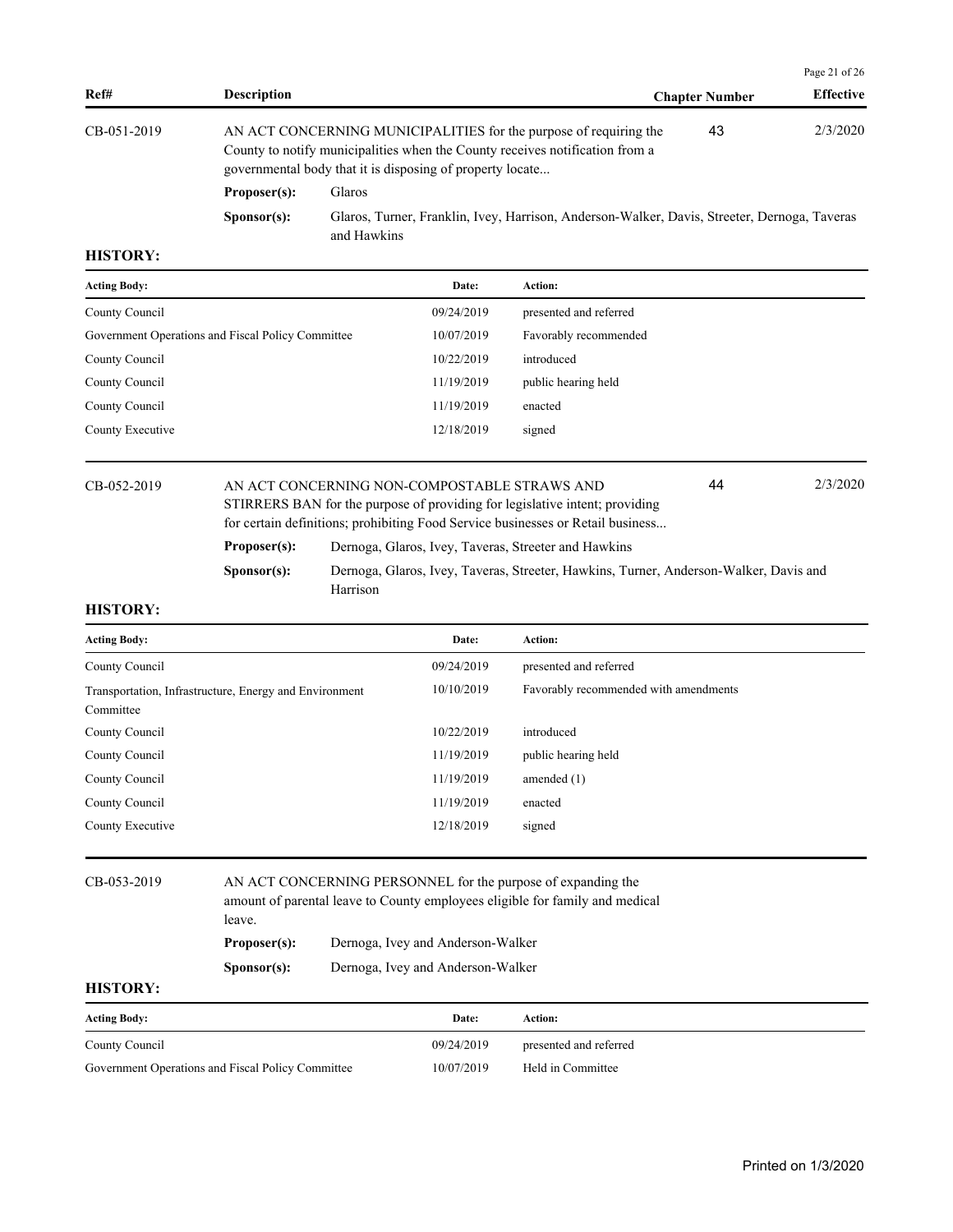|                                       |                                                      |                                                                                                                                                                                                                |                                                             |                                                                                                                                                |    | Page 22 of 26    |  |
|---------------------------------------|------------------------------------------------------|----------------------------------------------------------------------------------------------------------------------------------------------------------------------------------------------------------------|-------------------------------------------------------------|------------------------------------------------------------------------------------------------------------------------------------------------|----|------------------|--|
| Ref#                                  | <b>Description</b>                                   |                                                                                                                                                                                                                |                                                             | <b>Chapter Number</b>                                                                                                                          |    | <b>Effective</b> |  |
| CB-054-2019                           |                                                      | AN ACT CONCERNING LOCAL IMPACT GRANT FUNDING for Oxon<br>Hill, Friendly and Potomac High Schools for the purpose of requiring annual<br>allocation of certain funds to support defense, cybersecurity, health, |                                                             |                                                                                                                                                |    |                  |  |
|                                       | Proposer(s):                                         | Anderson-Walker                                                                                                                                                                                                |                                                             |                                                                                                                                                |    |                  |  |
|                                       | S <b>p</b> onsor(s):                                 | Anderson-Walker                                                                                                                                                                                                |                                                             |                                                                                                                                                |    |                  |  |
| <b>HISTORY:</b>                       |                                                      |                                                                                                                                                                                                                |                                                             |                                                                                                                                                |    |                  |  |
| <b>Acting Body:</b>                   |                                                      |                                                                                                                                                                                                                | Date:                                                       | Action:                                                                                                                                        |    |                  |  |
| County Council                        |                                                      |                                                                                                                                                                                                                | 09/24/2019                                                  | presented and referred                                                                                                                         |    |                  |  |
| Sitting as the Committee of the Whole |                                                      |                                                                                                                                                                                                                | 10/08/2019                                                  | Held in Committee                                                                                                                              |    |                  |  |
| CB-055-2019                           | Proposer(s):                                         | Glaros                                                                                                                                                                                                         |                                                             | AN ORDINANCE CONCERNING APPEALS AND VARIANCES for the<br>purpose of amending the criteria for granting appeals involving variances.            | 31 | 1/6/2020         |  |
|                                       | S <b>p</b> onsor(s):                                 |                                                                                                                                                                                                                | Glaros, Streeter, Dernoga and Hawkins                       |                                                                                                                                                |    |                  |  |
| <b>HISTORY:</b>                       |                                                      |                                                                                                                                                                                                                |                                                             |                                                                                                                                                |    |                  |  |
| <b>Acting Body:</b>                   |                                                      |                                                                                                                                                                                                                | Date:                                                       | Action:                                                                                                                                        |    |                  |  |
| County Council                        |                                                      |                                                                                                                                                                                                                | 09/24/2019                                                  | presented and referred                                                                                                                         |    |                  |  |
|                                       | Planning, Housing and Economic Development Committee |                                                                                                                                                                                                                | 10/03/2019                                                  | Favorably recommended with amendments                                                                                                          |    |                  |  |
| County Council                        |                                                      |                                                                                                                                                                                                                | 10/15/2019                                                  | introduced                                                                                                                                     |    |                  |  |
| County Council                        |                                                      |                                                                                                                                                                                                                | 11/19/2019                                                  | public hearing held                                                                                                                            |    |                  |  |
| County Council                        |                                                      |                                                                                                                                                                                                                | 11/19/2019                                                  | enacted                                                                                                                                        |    |                  |  |
| CB-056-2019                           |                                                      |                                                                                                                                                                                                                | residential rental properties; requiring the publication of | AN ACT CONCERNING FAIR HOUSING for the purpose of requiring the<br>use of a standard form lease and applicable optional provisions for certain |    |                  |  |
|                                       | Proposer(s):                                         |                                                                                                                                                                                                                | Dernoga, Taveras and Hawkins                                |                                                                                                                                                |    |                  |  |
|                                       | S <b>p</b> onsor(s):                                 |                                                                                                                                                                                                                | Dernoga, Taveras and Hawkins                                |                                                                                                                                                |    |                  |  |
| <b>HISTORY:</b>                       |                                                      |                                                                                                                                                                                                                |                                                             |                                                                                                                                                |    |                  |  |
| <b>Acting Body:</b>                   |                                                      |                                                                                                                                                                                                                | Date:                                                       | Action:                                                                                                                                        |    |                  |  |
| County Council                        |                                                      |                                                                                                                                                                                                                | 09/24/2019                                                  | presented and referred                                                                                                                         |    |                  |  |
|                                       | Planning, Housing and Economic Development Committee |                                                                                                                                                                                                                | 10/17/2019                                                  | Held in Committee                                                                                                                              |    |                  |  |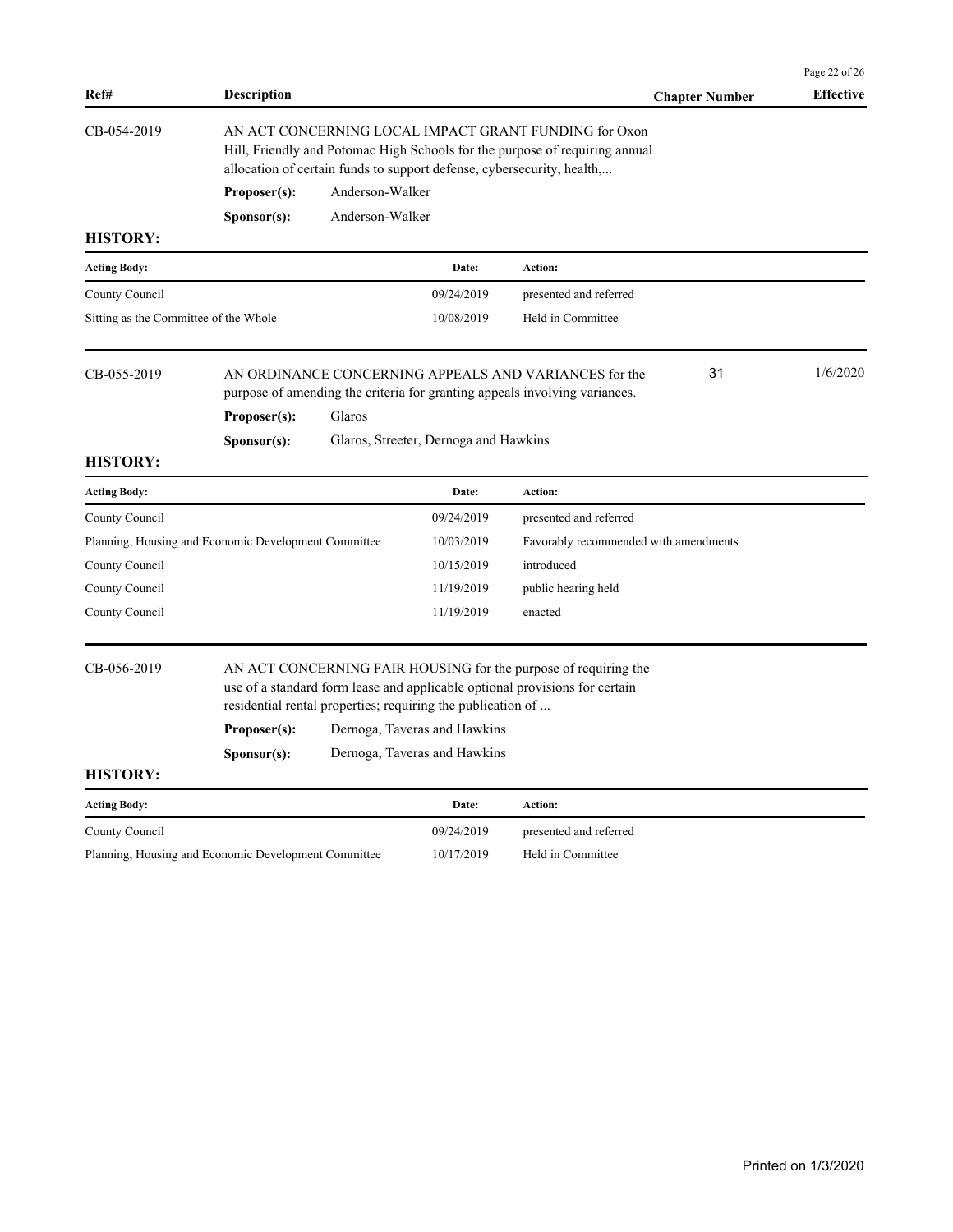|             |                      |                                                                                                                                                                                              |                       | Page 23 of $26$  |
|-------------|----------------------|----------------------------------------------------------------------------------------------------------------------------------------------------------------------------------------------|-----------------------|------------------|
| Ref#        | <b>Description</b>   |                                                                                                                                                                                              | <b>Chapter Number</b> | <b>Effective</b> |
| CB-057-2019 | EXCEPTIONS for the p | AN ORDINANCE CONCERNING R-E ZONE-TABLE OF<br>USES-APARTMENT HOUSING FOR ELDERLY OR PHYSICALLY<br>HANDICAPPED FAMILIES AND SPECIAL<br>EXCEPTIONS-ADDITIONAL REQUIREMENTS FOR SPECIFIC SPECIAL | 32                    | 11/19/2019       |
|             | Proposer(s):         | Davis                                                                                                                                                                                        |                       |                  |
|             | S <b>p</b> onsor(s): | Davis, Turner, Glaros, Streeter, Hawkins, Taveras, Franklin and Harrison                                                                                                                     |                       |                  |

| <b>Acting Body:</b>                                  | Date:      | Action:                |
|------------------------------------------------------|------------|------------------------|
| County Council                                       | 09/24/2019 | presented and referred |
| Planning, Housing and Economic Development Committee | 10/03/2019 | Favorably recommended  |
| County Council                                       | 10/15/2019 | introduced             |
| County Council                                       | 11/19/2019 | public hearing held    |
| County Council                                       | 11/19/2019 | rules suspended        |
| County Council                                       | 11/19/2019 | enacted                |
|                                                      |            |                        |

CB-058-2019 AN ACT CONCERNING SMALL WIRELESS FACILITIES for the purpose 2/3/2020 of authorizing and regulating the installation and implementation of certain small wireless telecommunications facilities in the County. 45

Proposer(s): County Executive

**Sponsor(s):** Turner, Franklin, Davis, Glaros, Taveras, Anderson-Walker and Harrison

| <b>Acting Body:</b>                   | Date:      | Action:                               |
|---------------------------------------|------------|---------------------------------------|
| County Council                        | 09/24/2019 | presented and referred                |
| Sitting as the Committee of the Whole | 10/01/2019 | Held in Committee                     |
| Sitting as the Committee of the Whole | 10/08/2019 | Held in Committee                     |
| Sitting as the Committee of the Whole | 10/15/2019 | Favorably recommended with amendments |
| County Council                        | 10/22/2019 | amended $(1)$                         |
| County Council                        | 10/22/2019 | introduced                            |
| County Council                        | 11/19/2019 | public hearing held                   |
| County Council                        | 11/19/2019 | enacted                               |
| County Executive                      | 12/18/2019 | signed                                |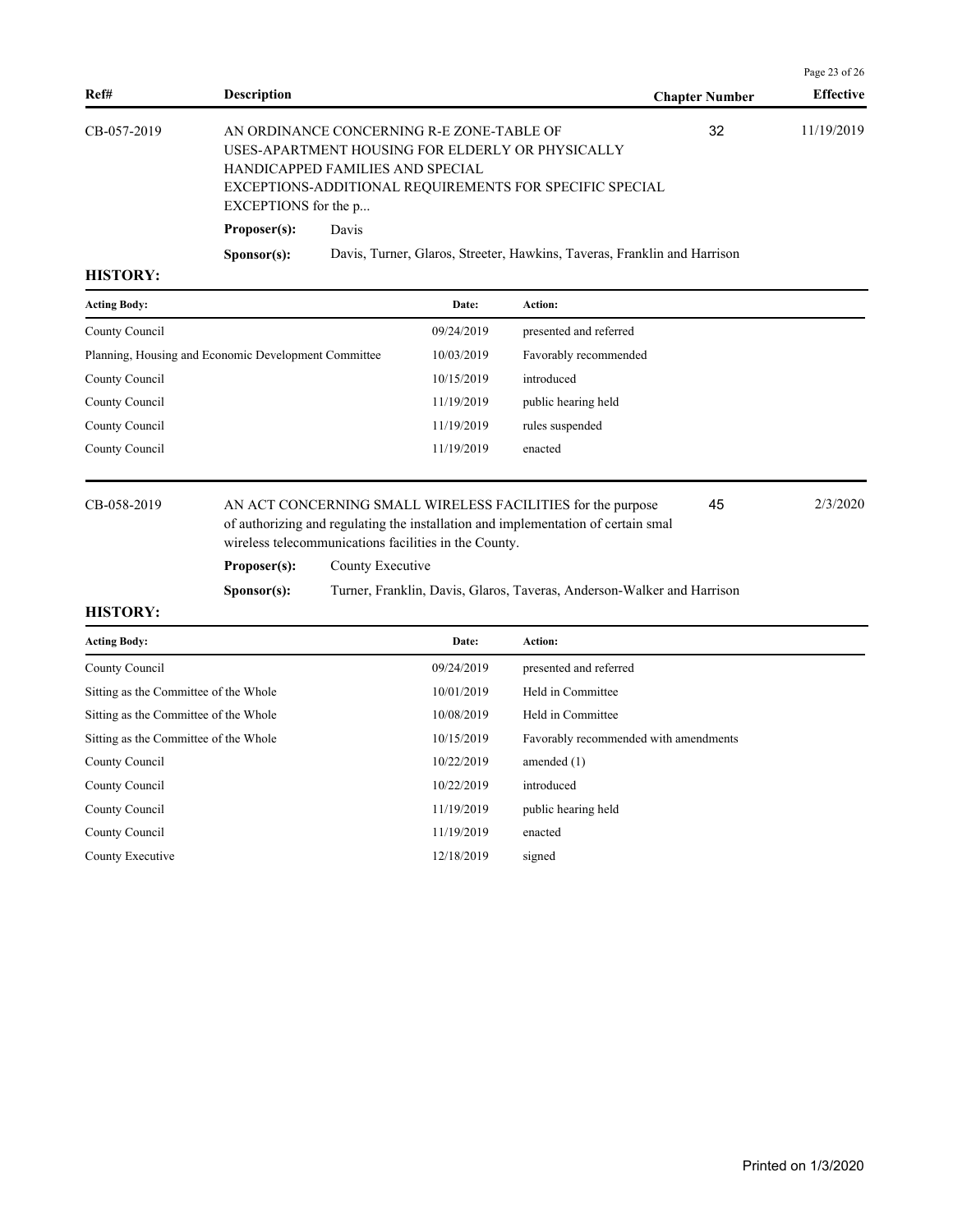| Ref#                                                 | <b>Description</b>          |                  |                                                                                                  |                                                                                                                                                 | <b>Chapter Number</b> | Page 24 of 26<br><b>Effective</b> |
|------------------------------------------------------|-----------------------------|------------------|--------------------------------------------------------------------------------------------------|-------------------------------------------------------------------------------------------------------------------------------------------------|-----------------------|-----------------------------------|
| CB-059-2019                                          |                             |                  | Public Utility to include a Small Wireless Facility within the                                   | AN ORDINANCE CONCERNING SMALL WIRELESS FACILITIES for the<br>purpose of defining a Small Wireless Facility and modifying the definition of a    | 33                    | 1/6/2020                          |
|                                                      | Proposer(s):                | County Executive |                                                                                                  |                                                                                                                                                 |                       |                                   |
|                                                      | Sponsor(s):                 |                  |                                                                                                  | Turner, Franklin, Harrison, Davis, Streeter, Glaros, Taveras, Hawkins and Anderson-Walker                                                       |                       |                                   |
| <b>HISTORY:</b>                                      |                             |                  |                                                                                                  |                                                                                                                                                 |                       |                                   |
| <b>Acting Body:</b>                                  |                             |                  | Date:                                                                                            | Action:                                                                                                                                         |                       |                                   |
| County Council                                       |                             |                  | 09/24/2019                                                                                       | presented and referred                                                                                                                          |                       |                                   |
| Sitting as the Committee of the Whole                |                             |                  | 10/01/2019                                                                                       | Held in Committee                                                                                                                               |                       |                                   |
| Sitting as the Committee of the Whole                |                             |                  | 10/08/2019                                                                                       | Favorably recommended                                                                                                                           |                       |                                   |
| County Council                                       |                             |                  | 10/15/2019                                                                                       | introduced                                                                                                                                      |                       |                                   |
| County Council                                       |                             |                  | 11/19/2019                                                                                       | public hearing held                                                                                                                             |                       |                                   |
| County Council                                       |                             |                  | 11/19/2019                                                                                       | enacted                                                                                                                                         |                       |                                   |
| CB-060-2019<br><b>HISTORY:</b>                       | Proposer(s):<br>Sponsor(s): | Turner           | and townhouse residential uses within the O-S (Open Space)<br>Turner, Glaros, Davis and Franklin | AN ORDINANCE CONCERNING O-S ZONE for the purpose of amending<br>the criteria for development of single-family detached, single-family attached, | 34                    | 1/6/2020                          |
| <b>Acting Body:</b>                                  |                             |                  | Date:                                                                                            | Action:                                                                                                                                         |                       |                                   |
| County Council                                       |                             |                  | 09/24/2019                                                                                       | presented and referred                                                                                                                          |                       |                                   |
| Planning, Housing and Economic Development Committee |                             |                  | 10/03/2019                                                                                       | Favorably recommended with amendments                                                                                                           |                       |                                   |
| County Council                                       |                             |                  | 10/15/2019                                                                                       | introduced                                                                                                                                      |                       |                                   |
| County Council                                       |                             |                  | 11/19/2019                                                                                       | public hearing held                                                                                                                             |                       |                                   |
| County Council                                       |                             |                  | 11/19/2019                                                                                       | enacted                                                                                                                                         |                       |                                   |
| CB-061-2019                                          |                             |                  | golf course special exception site plans to include this use.                                    | AN ORDINANCE CONCERNING AQUAPONICS for the purpose of<br>defining a new use, "Aquaponics" and amending the regulations for changes to           | 35                    | 1/6/2020                          |
|                                                      | Proposer(s):                | Davis            |                                                                                                  |                                                                                                                                                 |                       |                                   |
|                                                      | Sponsor(s):                 | and Hawkins      |                                                                                                  | Davis, Ivey, Franklin, Harrison, Turner, Streeter, Anderson-Walker, Glaros, Dernoga, Taveras                                                    |                       |                                   |
| <b>HISTORY:</b>                                      |                             |                  |                                                                                                  |                                                                                                                                                 |                       |                                   |
| <b>Acting Body:</b>                                  |                             |                  | Date:                                                                                            | Action:                                                                                                                                         |                       |                                   |
| County Council                                       |                             |                  | 09/24/2019                                                                                       | presented and referred                                                                                                                          |                       |                                   |
| Planning, Housing and Economic Development Committee |                             |                  | 10/03/2019                                                                                       | Favorably recommended with amendments                                                                                                           |                       |                                   |
| County Council                                       |                             |                  | 10/15/2019                                                                                       | introduced                                                                                                                                      |                       |                                   |
| County Council                                       |                             |                  | 11/19/2019                                                                                       | public hearing held                                                                                                                             |                       |                                   |

County Council 11/19/2019 amended (1) County Council 11/19/2019 enacted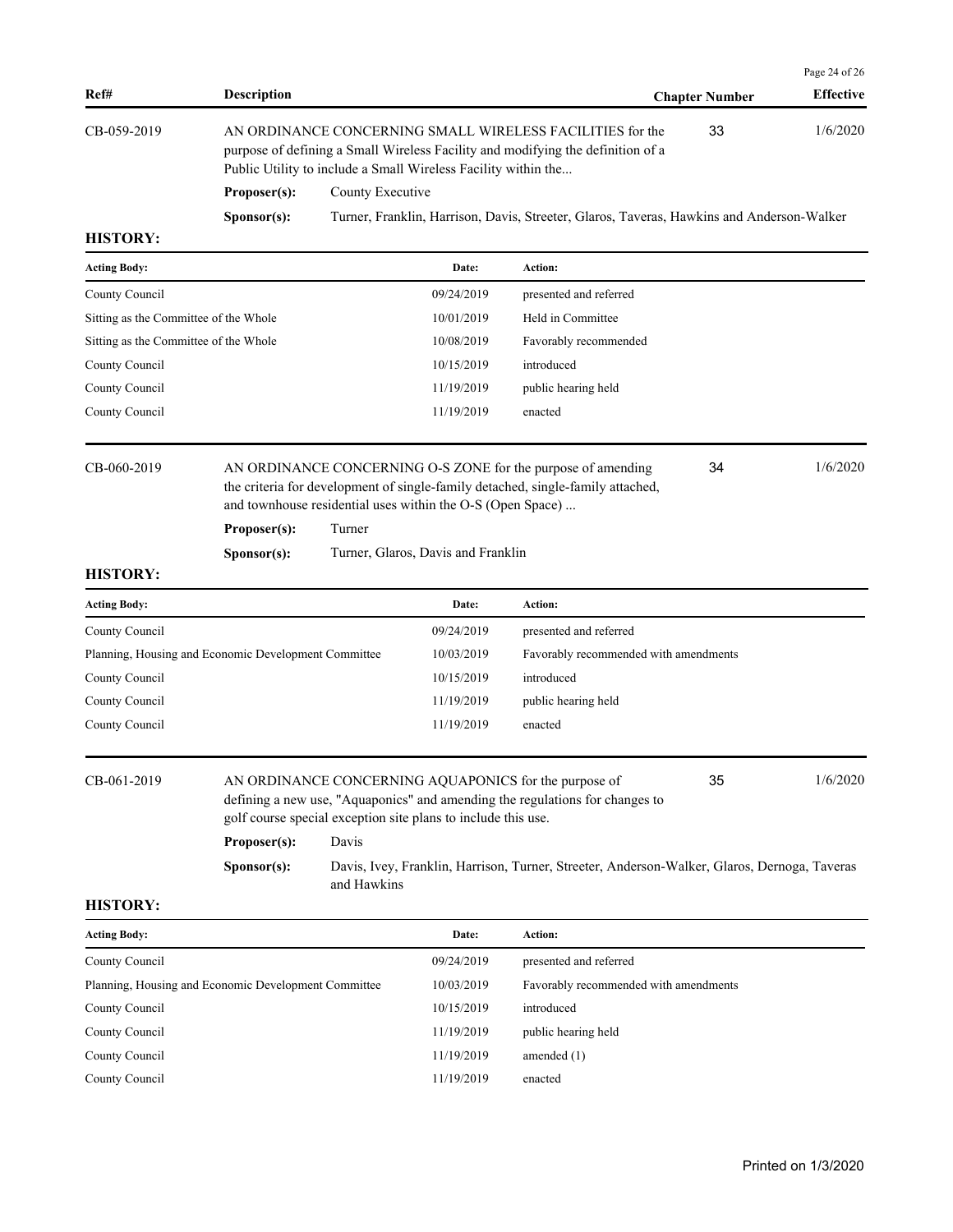|               |                      |                                                                                                                                                                                                                |                       | Page 25 of $26$  |
|---------------|----------------------|----------------------------------------------------------------------------------------------------------------------------------------------------------------------------------------------------------------|-----------------------|------------------|
| Ref#          | <b>Description</b>   |                                                                                                                                                                                                                | <b>Chapter Number</b> | <b>Effective</b> |
| $CB-062-2019$ |                      | AN ACT CONCERNING COMMUNITY INCLUSIVENESS for the purpose<br>of codifying the County's administrative policy that County law enforcement<br>agencies shall not honor Immigration and Customs Enforcement (ICE) | 47                    | 2/4/2020         |
|               | Proposer(s):         | Taveras, Hawkins, Ivey, Dernoga, Glaros, Davis, Streeter, Turner, Anderson-Walker, Harrison<br>and Franklin                                                                                                    |                       |                  |
|               | S <b>p</b> onsor(s): | Taveras, Hawkins, Ivey, Dernoga, Glaros, Davis, Streeter, Turner, Anderson-Walker, Harrison<br>and Franklin                                                                                                    |                       |                  |

| <b>Acting Body:</b>                                | Date:      | <b>Action:</b>                        |
|----------------------------------------------------|------------|---------------------------------------|
| County Council                                     | 09/24/2019 | presented and referred                |
| Health, Human Services and Public Safety Committee | 10/02/2019 | Held in Committee                     |
| Health, Human Services and Public Safety Committee | 10/16/2019 | Favorably recommended with amendments |
| County Council                                     | 10/22/2019 | introduced                            |
| County Council                                     | 11/19/2019 | public hearing held                   |
| County Council                                     | 11/19/2019 | enacted                               |
| County Executive                                   | 12/20/2019 | Unsigned                              |
|                                                    |            |                                       |

CB-063-2019 AN ORDINANCE CONCERNING R-T AND R-18C ZONE for the purpose 36 1/6/2020 of amending the Zoning Ordinance to permit Food or Beverage stores in combination with a Gas Station in the R-T and R-18C Zones of Prince Geo... 36

# **Proposer(s):** Streeter

**Sponsor(s):** Streeter, Harrison, Davis, Glaros, Hawkins and Franklin

# **HISTORY:**

| <b>Acting Body:</b>                                  | Date:      | Action:                               |
|------------------------------------------------------|------------|---------------------------------------|
| County Council                                       | 09/24/2019 | presented and referred                |
| Planning, Housing and Economic Development Committee | 10/03/2019 | Held in Committee                     |
| Planning, Housing and Economic Development Committee | 10/10/2019 | Favorably recommended with amendments |
| County Council                                       | 10/15/2019 | introduced                            |
| County Council                                       | 11/19/2019 | public hearing held                   |
| County Council                                       | 11/19/2019 | enacted                               |
|                                                      |            |                                       |

# CB-064-2019 AN ACT CONCERNING HOUSING INVESTMENT TRUST FUND - ASSISTANCE for Seniors and Disabled Veterans for the purpose of dedicating

a certain percentage of the Housing Investment Trust Fund to certain homeow...

**Proposer(s):** Anderson-Walker

| S <b>p</b> onsor(s): | Anderson-Walker |
|----------------------|-----------------|
|                      |                 |

| <b>Acting Body:</b>                                  | Date:      | Action:                |
|------------------------------------------------------|------------|------------------------|
| County Council                                       | 09/24/2019 | presented and referred |
| Planning, Housing and Economic Development Committee | 10/17/2019 | Held in Committee      |